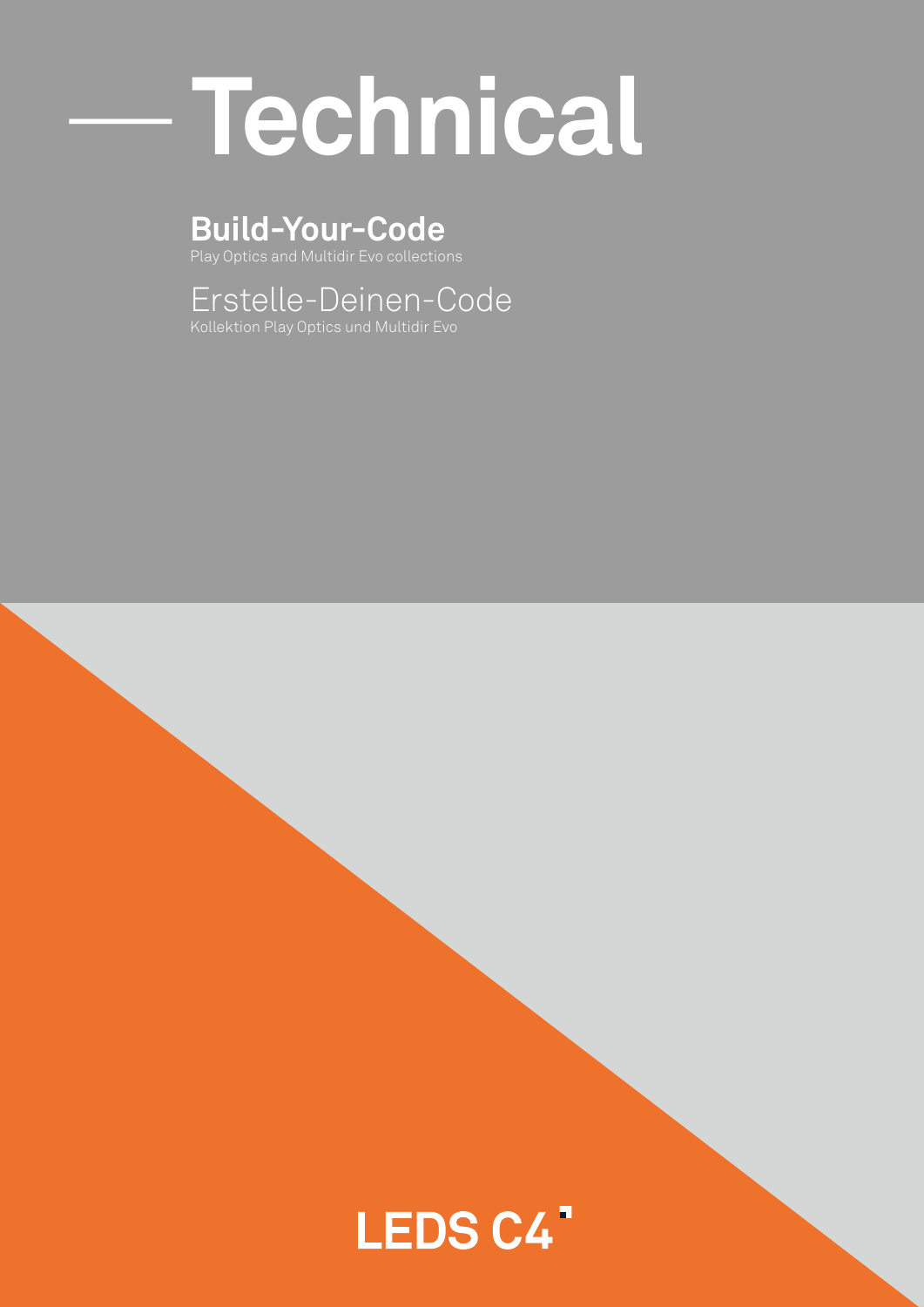**Surface**



| Mini<br>P.4 | <b>Optics</b><br>P.8 | Deco<br>P. 14                   | <b>Surface</b><br>P.15 |
|-------------|----------------------|---------------------------------|------------------------|
|             |                      | $<$ 13 UGR                      |                        |
|             |                      | 2 MacAdam                       |                        |
|             |                      | 112 lm/W                        |                        |
|             |                      | 50000h L90 B10 / 50000h L80 B20 |                        |
|             |                      | 15° / 24° / 30° / 40° / 50°     |                        |
| 3,2W        | 7W                   | <b>13W</b>                      | <b>GU10</b>            |
| 276lm       | 587lm                | 1161lm                          | 50W max                |
|             |                      | 2700K                           |                        |
|             |                      | 3000K                           |                        |
|             |                      | 4000K                           |                        |
|             |                      | 2000-3000K                      |                        |
|             |                      | CRI80                           |                        |
|             |                      | <b>CRI90</b>                    |                        |
|             |                      | <b>CRI93</b>                    |                        |
|             |                      |                                 |                        |





## — **Play Play Optics** Mini / Optics / Deco / Surface

14 60 23 21 AF

P. 15

Play Optics is the most configurable LEDS-C4 range. Based on a 3W to 13W LED module, which can be added to and used in a huge variety of different frames and accessories to create a downlight that is 100% compatible with all lighting requirements. Over 40,000 different combinations are possible.



Play Optics collection / kollektion

Play Optics ist die am vielseitigsten konfigurierbare Familie von LEDS-C4. Ausgehend von einem LED-Modul in 3W - 13W können eine Vielzahl von Rahmen und Zubehörteilen zusammengestellt werden, um ein Downlight zu erhalten, das 100% an jedes einzelne Bedürfnis angepasst ist. Über 40.000 Variationsmöglichkeiten sind realisierbar.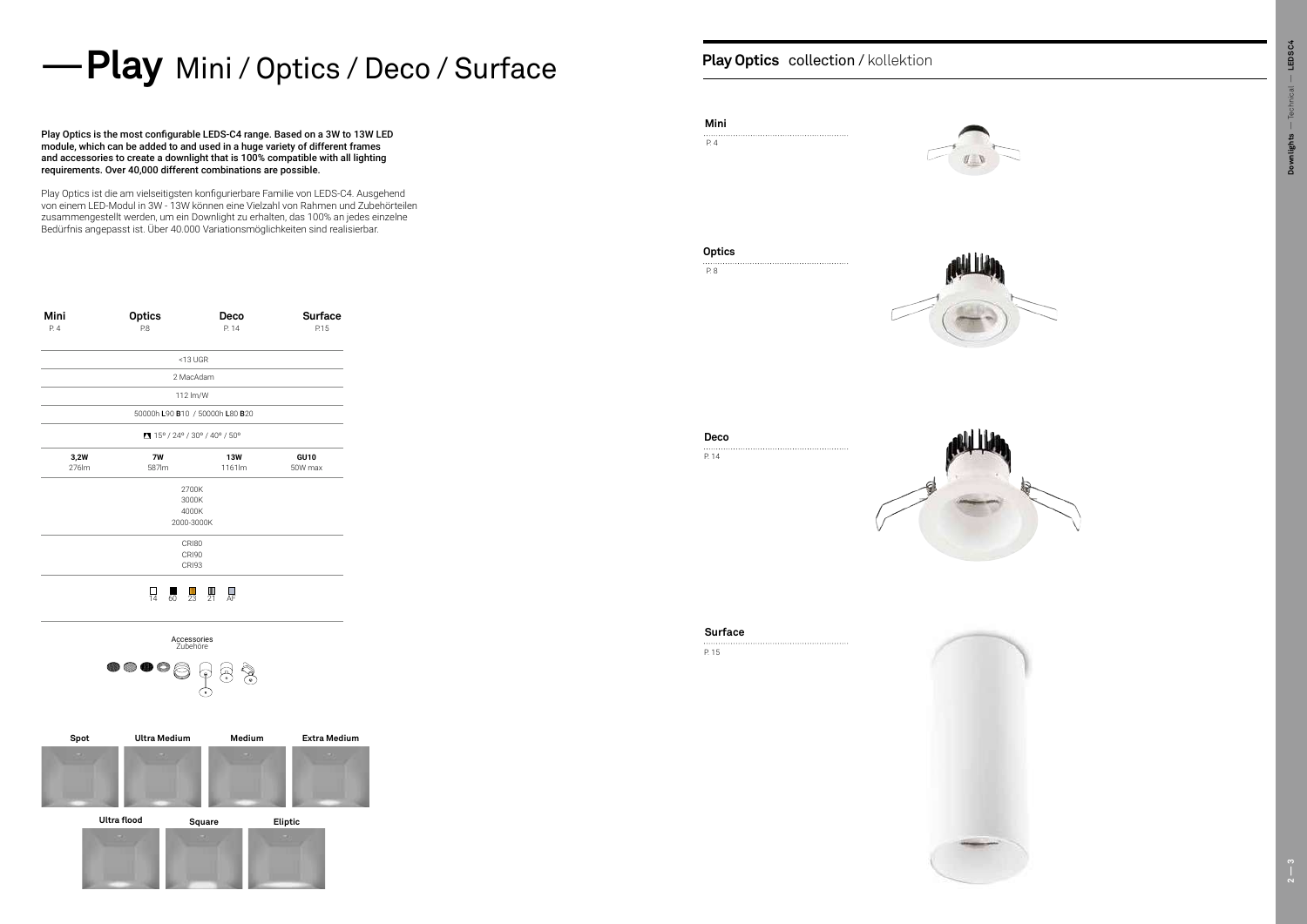### **Mini Play Mini Play**

**AG38** 45 H 39 Ø36  $\frac{1}{2}$  0-8mm



**Project/ Projekt:** Carolina Lemke<br>**Location/Standort:** Barcelona, Spain/Spanien<br>**In collaboration with/ In Zusammenarbeit:** Carolina Lemke

**AG33** Ø45 H 39 Ø36 0-8mm

**AG35** Ø45 H 47 Ø36 **strate** 0-15mm



**AG37** Ø50 H 46 Ø37 0-20mm

**AG36** Ø45 H 54 Ø40  $\frac{1}{2}$  0-15mm

## Mini Play collection / kollektion

**AG34** Ø52 H 41 Ø42  $\frac{1}{2}$  0-12mm

**AG39** 52 H 41 Ø42  $\frac{1}{2}$  0-12mm

## **Fixed Fixed Adjustable**  $\overline{\phantom{a}}$ d.

**AG41** Ø36 H 49 Ø36 0-14,5mm



**Adjustable**

AF





±20º



Kit recessed concrete housing Zubehör für betoneinbau





**ADJUSTABLE / TRIM** SCHWENKBAR / MIT RAHMEN

**ACCESSORIES** ZUBEHÖRE

**FIXED / TRIM**  FEST / MIT RAHMEN

**FIXED / TRIMLESS** STARR / OHNE RAHMEN

**VISUAL COMFORT / FIXED / TRIM** VISUELLER KOMFORT / FEST / MIT RAHMEN

**ADJUSTABLE / TRIM** SCHWENKBAR / MIT RAHMEN



**FIXED / TRIM**  FEST / MIT RAHMEN

**IP65** IP65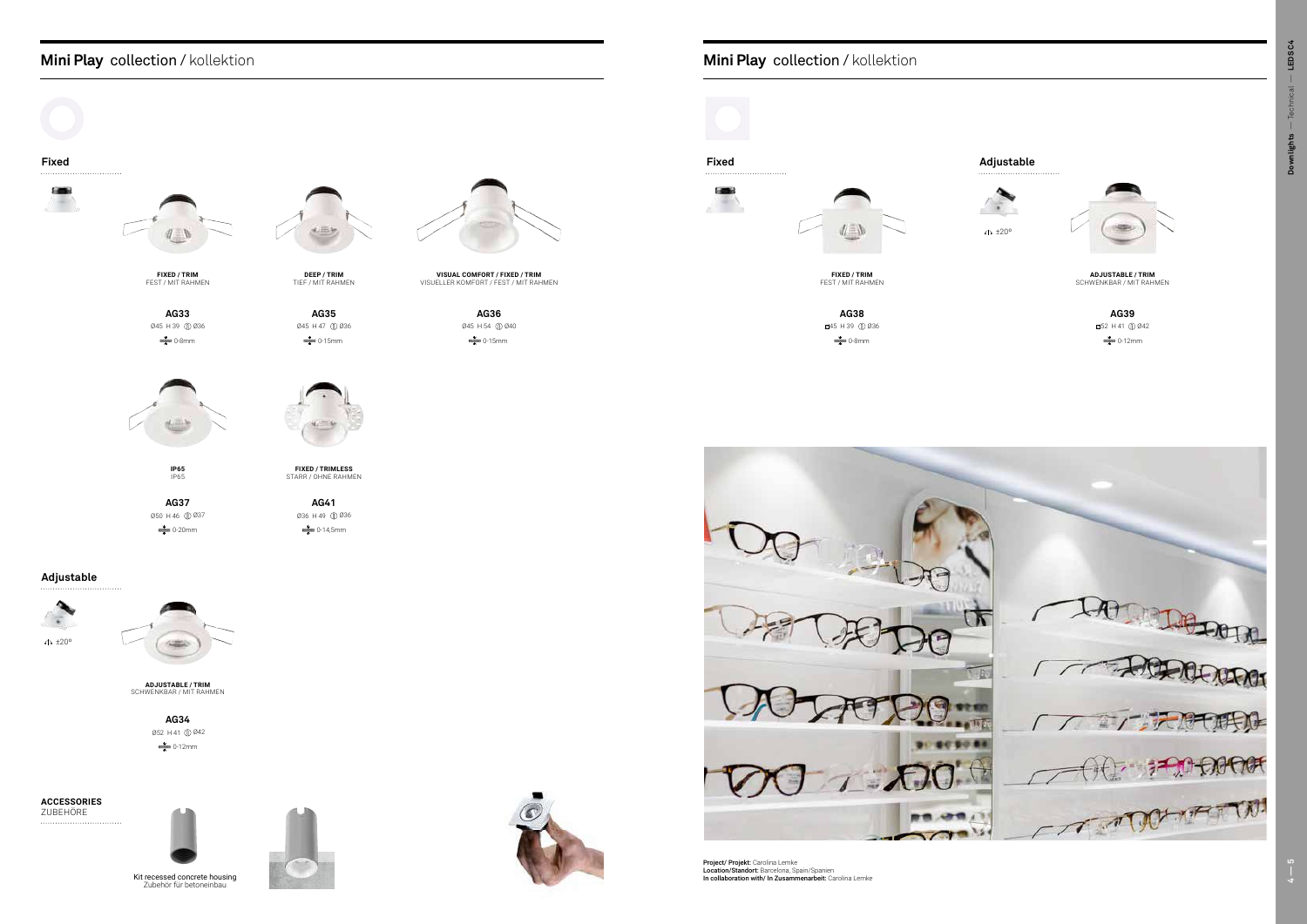**14 14 60 60 M1**  $^{24}$  **BB**  $\otimes$  **H 14 BB 14 BB AG41 AG41 BB P3** <sup>3,2W</sup> **V8** <sup>2700K/CRI80 **M1** <sup>24°</sup> **BB**</sup> **H**  $\begin{bmatrix} 14 \end{bmatrix}$  **BB** وَ 14  $\begin{bmatrix} 48 \end{bmatrix}$  **AG41 −** و 2700K/CRI80  $\vdots$  **M1** 24º  $\vdots$  **BB** و 45 **MODEL** MODELL **WATTAGE**  WATTAGE **FIXED / TRIMLESS** STARR / OHNE RAHMEN

**AG36 \_**

#### **AG37 \_**

## **AG38 \_**

#### $\overline{\textcircled{\,}}$

45 Ø36 IP54



Ø45 Ø40 IP54



Ø50 Ø37 IP65



52 Ø42 IP23 ±20º

**71-5618-60-00 71-5618-60-00** Kit recessed concrete housing Ø40-42/ Zubehör für betoneinbau Ø40-42

**71-5617-60-00** Kit recessed concrete housing Ø36/<br>Zubehör für betoneinbau Ø36

 $\mathbb{O}$ 



#### **Mini Play Mini Play**

#### **ACCESSORIES NOT INCLUDED** ZUBEHÖRE NICHT INKLUSIVE

#### **AG39 \_ ADJUSTABLE / TRIM** SCHWENKBAR / MIT RAHMEN

#### **AG35 \_ DEEP / TRIM**

#### **ACCESSORIES NOT INCLUDED** ZUBEHÖRE NICHT INKLUSIVE



Ø52 Ø42 IP23 ±20º SCHWENKBAR / MIT RAHMEN



Ø45 Ø36 IP54 TIEF / MIT RAHMEN





| AG33-P3V8M1BB14                                                                   | <b>Example of codification</b><br>AG41-P3V8M1BB14<br>Aufbau der Artikelnummer |
|-----------------------------------------------------------------------------------|-------------------------------------------------------------------------------|
| 50000h<br><b>L</b> 90 <b>B</b> 10<br>← 50<br>$\oslash$<br>2 MacAdam<br>$\sqrt{N}$ | 50000h<br>L90 <b>B</b> 10<br>2 MacAdam<br>BODY MAT AL / PC                    |
|                                                                                   | 心                                                                             |
| IARZ.<br>$\equiv$<br>ALUMINIUM SATINIERT                                          | WEISS<br>SCHWARZ                                                              |

60 BLACK

■ 14 WHITE







**IP65** IP65

**FIXED / TRIM**  FEST / MIT RAHMEN

#### **Example of codification** Aufbau der Artikelnummer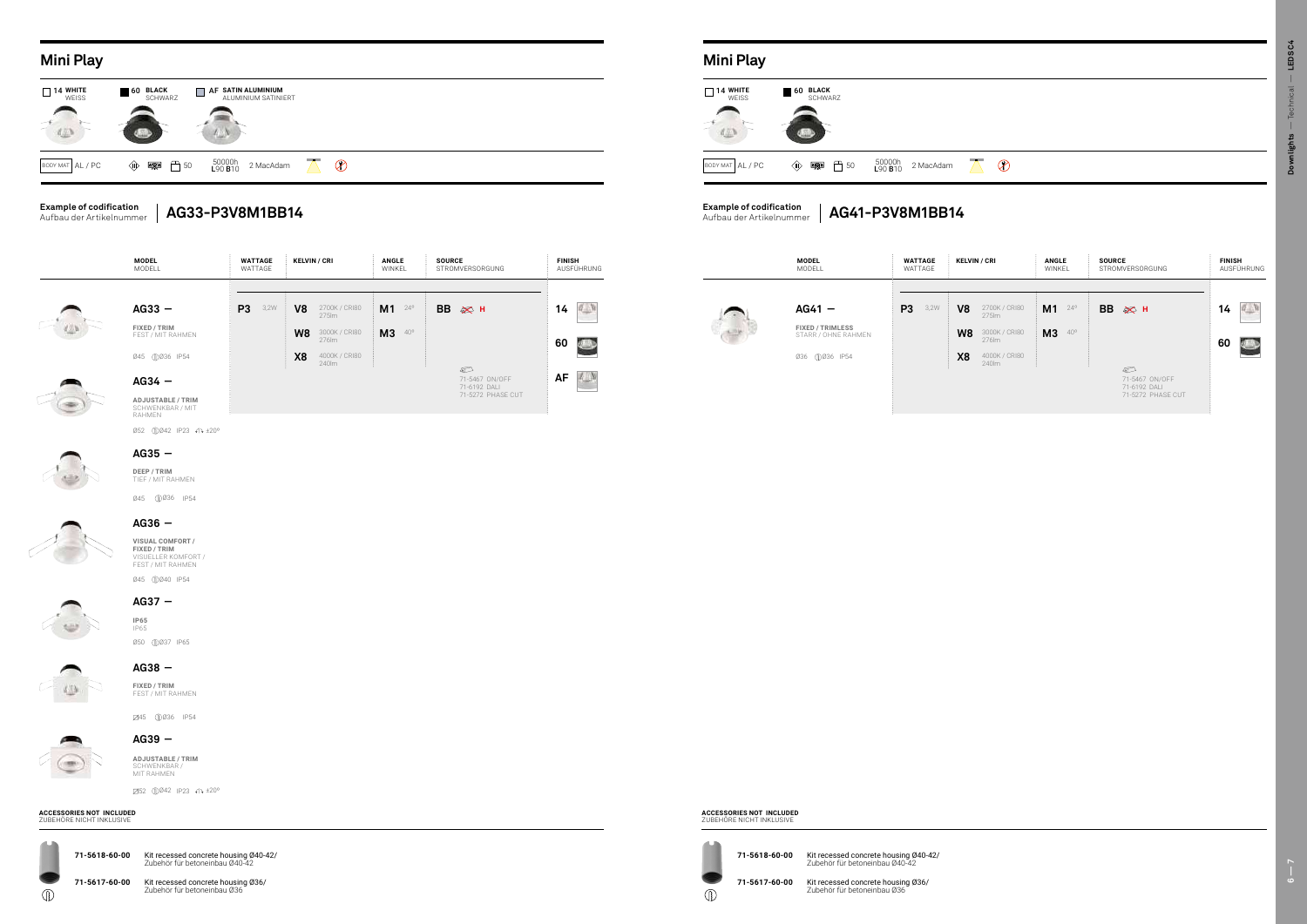**AG17** Ø75 7W H91 13W H111 Ø75  $\Rightarrow$  320 $^{\circ}$ **exter** 0-18mm

### **Play Optics** collection / kollektion

**AG12** Ø78 7W H 71 13W H 91 Ø68 0-20mm

**AG22 Ø93** 7W H 82 13W H 102  $\n *0.065*\n$ <sup><sup>1</sup>/<sub>20</sub> 0-20mm</sup>



**AG14** Ø100 7W H 101 13W H 121 Ø95 0-18mm





Visual Comfort Sichtkomfort

Elliptical Diffuser Elliptischer Diffusor

Square diffuser Quadratischer Diffusor

Honeycomb Wabentafel



Softening Lens Weichzeichnerlinse



**ADJUSTABLE**  SCHWENKBAR

**IP65** IP65

**ADJUSTABLE / TRIMLESS** SCHWENKBAR / OHNE RAHMEN

**VISUAL CONFORT** VISUELLER KOMFORT

### Play Optics collection / kollektion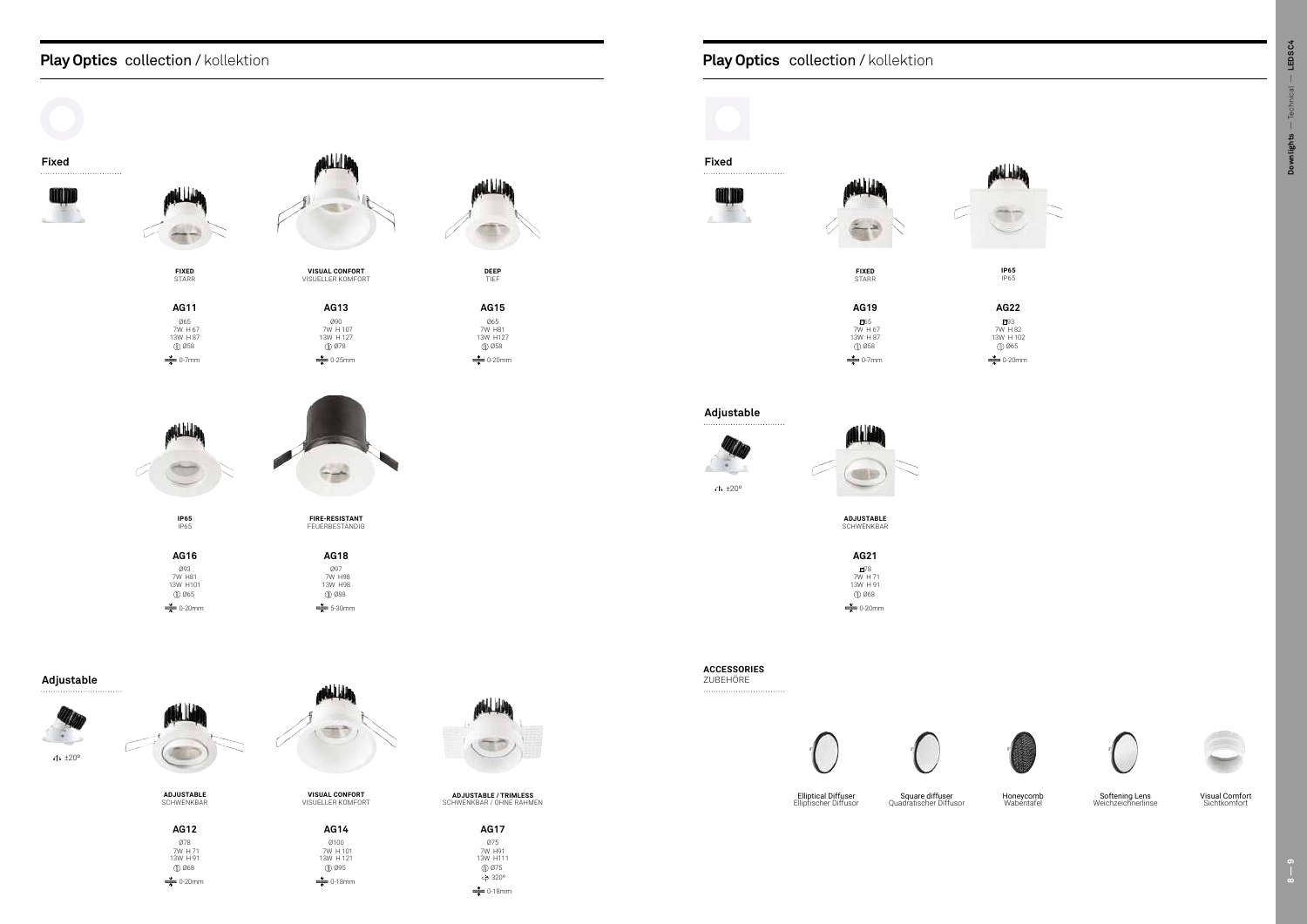#### **Play Optics Play Optics**





**71-4754 - 14** Visual Comfort **60**

**Sichtkomfort** 



| ' CRI                                                                      | ANGLE<br>WINKEL                         |              | <b>SOURCE</b> | STROMVERSORGUNG                                                                    | <b>FINISH</b>        | AUSFÜHRUNG |                 | <b>MODEL</b><br>MODELL                                         |              | <b>WATTAGE</b><br>WATTAGE |                            | <b>KELVIN / CRI</b>                                                        | ANGLE<br>WINKEL                         | <b>SOURCE</b><br>STROMVERSORGUNG                                    | FIN<br>AU.     |
|----------------------------------------------------------------------------|-----------------------------------------|--------------|---------------|------------------------------------------------------------------------------------|----------------------|------------|-----------------|----------------------------------------------------------------|--------------|---------------------------|----------------------------|----------------------------------------------------------------------------|-----------------------------------------|---------------------------------------------------------------------|----------------|
| 2700K / CRI80<br>569lm<br>3000K / CRI80<br>587lm<br>4000K / CRI80<br>648lm | $S2$ 15°<br>M2 30°<br>F1                | $50^{\circ}$ |               | BB $\gg$ E<br>$\mathcal{D}$<br>71-3883 ON/OFF<br>71-6192 DALI<br>71-4899 PHASE CUT | 14<br>60<br>21<br>AF | 9<br>2     | ni Lia<br>ولللغ | $AG11 -$<br>FIXED<br>STARR<br>Ø65 10 Ø58 IP54<br>$AG15 -$      | <b>P7</b> 7W |                           | V8<br>W8<br>X <sub>8</sub> | 2700K / CRI80<br>569lm<br>3000K / CRI80<br>587lm<br>4000K / CRI80<br>648lm | $S2$ 15°<br>$M2$ 30°<br>$F1$ 50°        | BB ※ E<br>⊕<br>71-3883 ON/OFF<br>71-6192 DALI<br>71-4899 PHASE CUT  | 14<br>60<br>AF |
| 2700K / CRI80<br>1249lm<br>2700K / CRI93<br>954lm<br>3000K / CRI80         | $S2$ $15^\circ$<br>$M2$ 30°<br>$F1$ 50° |              |               | <b>BB ※ I</b>                                                                      |                      |            |                 | DEEP<br><b>TIEF</b><br>Ø65 10 Ø58 IP54                         | 13           | <b>13W</b>                | V8<br>V <sub>9</sub><br>W8 | 2700K / CRI80<br>1249lm<br>2700K / CRI93<br>954lm<br>3000K / CRI80         | $S2$ 15°<br>$M2$ 30°<br>$F1$ 50°        | BB ※ I                                                              |                |
| 1161lm<br>4000K / CRI80<br>1453lm                                          |                                         |              |               | ☞<br>71-3884 ON/OFF<br>71-6192 DALI<br>71-5272 PHASE CUT                           |                      |            | هلللنان         | $AG19 -$<br>FIXED<br>STARR<br>Z65 10 Ø58 IP54                  |              |                           | X <sub>8</sub>             | 1161lm<br>4000K / CRI80<br>1453lm                                          |                                         | $\mathbb{Z}$<br>71-3884 ON/OFF<br>71-6192 DALI<br>71-5272 PHASE CUT |                |
| 2000-3000K/<br>CRI90<br>897Im<br>2000-3000K                                | S <sub>2</sub><br>M2 30°<br>$F1$ 50°    | $15^{\circ}$ |               | <b>TS</b> $\mathbb{Z}^4$ PHASE CUT<br>220-240V                                     |                      |            | وتقللهم         | $AG21 -$<br>ADJUSTABLE<br>SCHWENKBAR<br>Z78 10068 IP23 √N ±20° | 13           | <b>13W</b>                | S <sub>9</sub>             | 2000-3000K/<br>CRI90<br>897lm<br>2000-3000K                                | $S2$ 15°<br>$M2$ 30°<br>$F1 - 50^\circ$ | <b>TS</b> $\mathbb{Z}^4$ PHASE CUT<br>220-240V                      |                |
|                                                                            | <b>NA</b>                               |              | <b>BU</b>     |                                                                                    |                      |            |                 |                                                                |              | AA GU10                   | G <sub>1</sub>             |                                                                            | <b>NA</b>                               | <b>BU</b>                                                           |                |



#### **Example of codification** Aufbau der Artikelnummer

**71-5167-00-00** Elliptical Diffuser x 5 Elliptischer Diffusor x 5  $\bigcirc$ **71-5658-00-00** Square diffuser x 5 Quadratischer Diffusor x 5 **71-5166-60-00** Honeycomb x 5 Wabentafel x 5

**Example of codification** Aufbau der Artikelnummer

> **71-6099-00-00** Softening Lens x 5 Weichzeichnerlinse x 5

**71-5166-60-00** Honeycomb x 5 **71-6099-00-00** Softening Lens x 5 Weichzeichnerlinse x 5 Wabentafel x 5

**60** Sichtkomfort **ACCESSORIES NOT INCLUDED** ZUBEHÖRE NICHT INKLUSIVE

#### **ACCESSORIES NOT INCLUDED** ZUBEHÖRE NICHT INKLUSIVE



**AG11-P7V8S2BB14**

**AG12-P7V8S2BB14**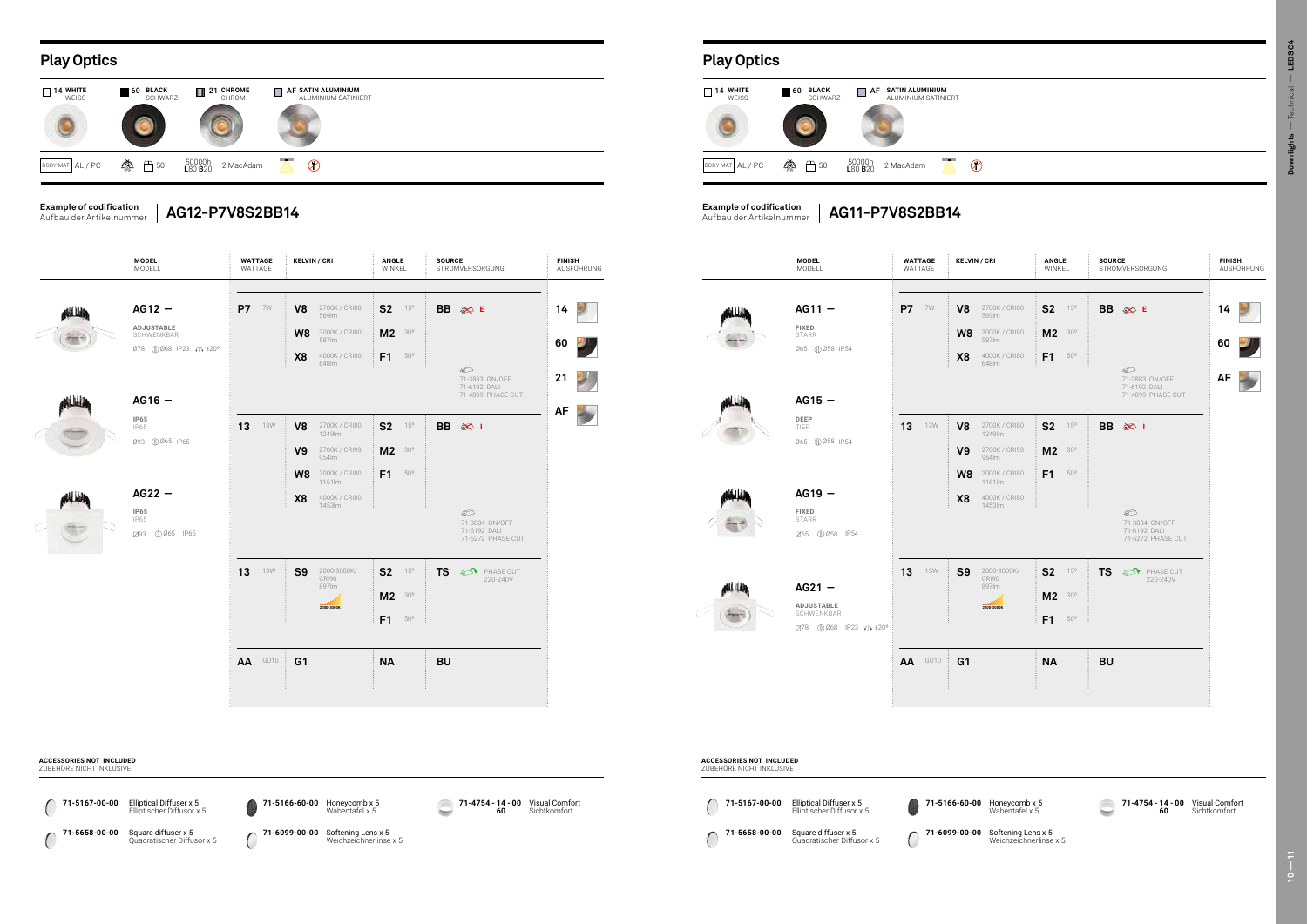### **Play Optics Play Optics**

**71-5658-00-00** Square diffuser x 5 Quadratischer Diffusor x 5 U





|                | <b>KELVIN / CRI</b>                                                                | <b>ANGLE</b><br>WINKEL           |                     | <b>SOURCE</b> | STROMVERSORGUNG                                          | <b>FINISH</b><br>AUSFÜHRUNG   | <b>MODEL</b><br>MODELL                                                | <b>WATTAGE</b><br>WATTAGE | <b>KELVIN / CRI</b>                                                                                                  | ANGLE<br>WINKEL                                                  | <b>SOURCE</b><br>STROMVERSORGUNG                                     | <b>FIN</b><br>AU |
|----------------|------------------------------------------------------------------------------------|----------------------------------|---------------------|---------------|----------------------------------------------------------|-------------------------------|-----------------------------------------------------------------------|---------------------------|----------------------------------------------------------------------------------------------------------------------|------------------------------------------------------------------|----------------------------------------------------------------------|------------------|
| V8<br>X8       | 2700K / CRI80<br>569lm<br><b>W8</b> 3000K/CRI80<br>587lm<br>4000K / CRI80<br>648lm | S <sub>2</sub><br>$M2$ 30°<br>F1 | $15^{\circ}$<br>50° |               | BB @ E<br>$\mathcal{D}$                                  | 9<br>14<br>$\mathbf{v}$<br>60 | $AG18 -$<br><b>FIRE-RESISTANT</b><br>FEUERBESTÄNDIG<br>Ø97 10088 IP54 | <b>P7</b> 7W              | V <sub>8</sub><br>2700K / CRI80<br>569lm<br>W8<br>3000K / CRI80<br>587lm<br>X <sub>8</sub><br>4000K / CRI80<br>648lm | S <sub>2</sub><br>$15^{\circ}$<br>$M2$ 30°<br>F1<br>$50^{\circ}$ | BB @ E<br>$\mathcal{D}$                                              | 14               |
|                | ADJUSTABLE/TRIMLESS**<br>SCHWENKBAR / OHNE RAHMEN **                               |                                  |                     |               | 71-3883 ON/OFF<br>71-6192 DALI<br>71-4899 PHASE CUT      |                               |                                                                       |                           |                                                                                                                      |                                                                  | 71-3883 ON/OFF<br>71-6192 DALI<br>71-4899 PHASE CUT                  |                  |
| V8             | 2700K / CRI80<br>1249lm                                                            | $S2$ $15^\circ$                  |                     |               | BB ※ I                                                   |                               |                                                                       | 13<br>13W                 | 2700K / CRI80<br>V <sub>8</sub><br>1249lm                                                                            | $S2$ 15°                                                         | BB $\gg 1$                                                           |                  |
| V9             | 2700K / CRI93<br>954m                                                              | $M2$ 30°                         |                     |               |                                                          |                               |                                                                       |                           | V <sub>9</sub><br>2700K / CRI93<br>954m                                                                              | $M2$ 30°                                                         |                                                                      |                  |
| W8             | 3000K / CRI80<br>1161lm                                                            | $F1$ 50°                         |                     |               |                                                          |                               |                                                                       |                           | W8<br>3000K / CRI80<br>1161lm                                                                                        | $F1$ 50°                                                         |                                                                      |                  |
| X8             | 4000K / CRI80<br>1453lm                                                            |                                  |                     |               |                                                          |                               |                                                                       |                           | X <sub>8</sub><br>4000K / CRI80<br>1453lm                                                                            |                                                                  |                                                                      |                  |
|                |                                                                                    |                                  |                     |               | ⊕<br>71-3884 ON/OFF<br>71-6192 DALI<br>71-5272 PHASE CUT |                               |                                                                       |                           |                                                                                                                      |                                                                  | $\mathcal{D}$<br>71-3884 ON/OFF<br>71-6192 DALI<br>71-5272 PHASE CUT |                  |
| S9             | 2000-3000K/<br>CRI90                                                               | S <sub>2</sub>                   | 15°                 |               | <b>TS &amp;PHASE CUT</b><br>220-240V                     |                               |                                                                       | 13<br><b>13W</b>          | S <sub>9</sub><br>2000-3000K/<br>CRI90                                                                               | $S2$ 15°                                                         | <b>OF</b> PHASE CUT<br><b>TS</b><br>220-240V                         |                  |
|                | 897lm<br>2000-3000K                                                                |                                  | $M2$ 30°            |               |                                                          |                               |                                                                       |                           | 897lm<br>2000-3000K                                                                                                  | $M2$ 30°                                                         |                                                                      |                  |
|                |                                                                                    | F1                               | $50^{\circ}$        |               |                                                          |                               |                                                                       |                           |                                                                                                                      | F1<br>$50^{\circ}$                                               |                                                                      |                  |
| G <sub>1</sub> |                                                                                    | <b>NA</b>                        |                     | <b>BU</b>     |                                                          |                               |                                                                       | AA GU10                   | G <sub>1</sub>                                                                                                       | <b>NA</b>                                                        | <b>BU</b>                                                            |                  |
|                |                                                                                    |                                  |                     |               |                                                          |                               |                                                                       |                           |                                                                                                                      |                                                                  |                                                                      |                  |

|         | <b>MODEL</b><br>MODELL                                                    | <b>WATTAGE</b><br>WATTAGE | <b>KELVIN / CRI</b>                    |                                                                            | ANGLE<br>WINKEL                        |                              | <b>SOURCE</b> | STROMVERSORGUNG                                                   | <b>FINISH</b> | AUSFÜHRUNG | <b>MODEL</b><br>MODELL                                                | <b>WATTAGE</b><br>WATTAGE |
|---------|---------------------------------------------------------------------------|---------------------------|----------------------------------------|----------------------------------------------------------------------------|----------------------------------------|------------------------------|---------------|-------------------------------------------------------------------|---------------|------------|-----------------------------------------------------------------------|---------------------------|
| فللفاه  | $AG13 -$<br><b>VISUAL CONFORT</b><br>VISUELLER KOMFORT<br>Ø90 1078 IP54   | P7 7W                     | V <sub>8</sub><br>W8<br>X <sub>8</sub> | 2700K / CRI80<br>569lm<br>3000K / CRI80<br>587lm<br>4000K / CRI80<br>648lm | S <sub>2</sub><br>$M2$ 30°<br>$F1$ 50° | $15^{\circ}$                 |               | BB ※ E<br>$\circledcirc$                                          | 14<br>60      | У          | $AG18 -$<br><b>FIRE-RESISTANT</b><br>FEUERBESTÄNDIG<br>Ø97 10088 IP54 | <b>P7</b> 7W              |
| والملاو | $AG14 -$                                                                  |                           |                                        | ADJUSTABLE/TRIMLESS**<br>SCHWENKBAR / OHNE RAHMEN **                       |                                        |                              |               | 71-3883 ON/OFF<br>71-6192 DALI<br>71-4899 PHASE CUT               |               |            |                                                                       |                           |
|         | VISUAL CONFORT<br>VISUELLER KOMFORT<br>Ø100 1095 IP23 41+ ±20°            | 13<br><b>13W</b>          | V8<br>V9                               | 2700K / CRI80<br>1249lm<br>2700K / CRI93<br>954m                           | S <sub>2</sub><br>$M2$ 30°             | $15^{\circ}$                 |               | <b>BB ※ I</b>                                                     |               |            |                                                                       | $13 - 13W$                |
| ولللغم  | $AG17 -$                                                                  |                           | W8<br>X <sub>8</sub>                   | 3000K / CRI80<br>1161lm<br>4000K / CRI80                                   | F1                                     | $50^{\circ}$                 |               |                                                                   |               |            |                                                                       |                           |
|         | ADJUSTABLE /<br>TRIMLESS<br>SCHWENKBAR /<br>OHNE RAHMEN<br>Ø75 123 4 120° |                           |                                        | 1453lm                                                                     |                                        |                              |               | $\bigcirc$<br>71-3884 ON/OFF<br>71-6192 DALI<br>71-5272 PHASE CUT |               |            |                                                                       |                           |
|         | $\Leftrightarrow$ 320 $^{\circ}$                                          | 13<br>13W                 | <b>S9</b>                              | 2000-3000K/<br><b>CRI90</b><br>897lm<br>2000-3000K                         | S <sub>2</sub><br>$M2$ 30°<br>F1       | $15^{\circ}$<br>$50^{\rm o}$ | <b>TS</b>     | <b>OF</b> PHASE CUT<br>220-240V                                   |               |            |                                                                       | <b>13</b> 13W             |
|         |                                                                           | AA GU10                   | G <sub>1</sub>                         |                                                                            | <b>NA</b>                              |                              | <b>BU</b>     |                                                                   |               |            |                                                                       | AA GU10                   |



#### **Example of codification** Aufbau der Artikelnummer

**Example of codification** Aufbau der Artikelnummer

**71-5167-00-00 71-5167-00-00 - 00** Elliptical Diffuser x 5 Elliptischer Diffusor x 5 ZUBEHÖRE NICHT INKLUSIVE

**71-5166-60-00** Honeycomb x 5 Wabentafel x 5

**71-6099-00-00** Softening Lens x 5 Weichzeichnerlinse x 5

#### **ACCESSORIES NOT INCLUDED** ZUBEHÖRE NICHT INKLUSIVE

**71-4754 - 14 60** Visual Comfort Sichtkomfort

**ACCESSORIES NOT INCLUDED**

 $\bigcirc$ 

**AG18-P7V8S2BB14**

**71-5166-60-00** Honeycomb x 5 Wabentafel x 5 **71-6099-00-00** Softening Lens x 5

**AG13-P7V8S2BB14**

**71-4754 - 14 60 - 00** Visual Comfort Sichtkomfort



Weichzeichnerlinse x 5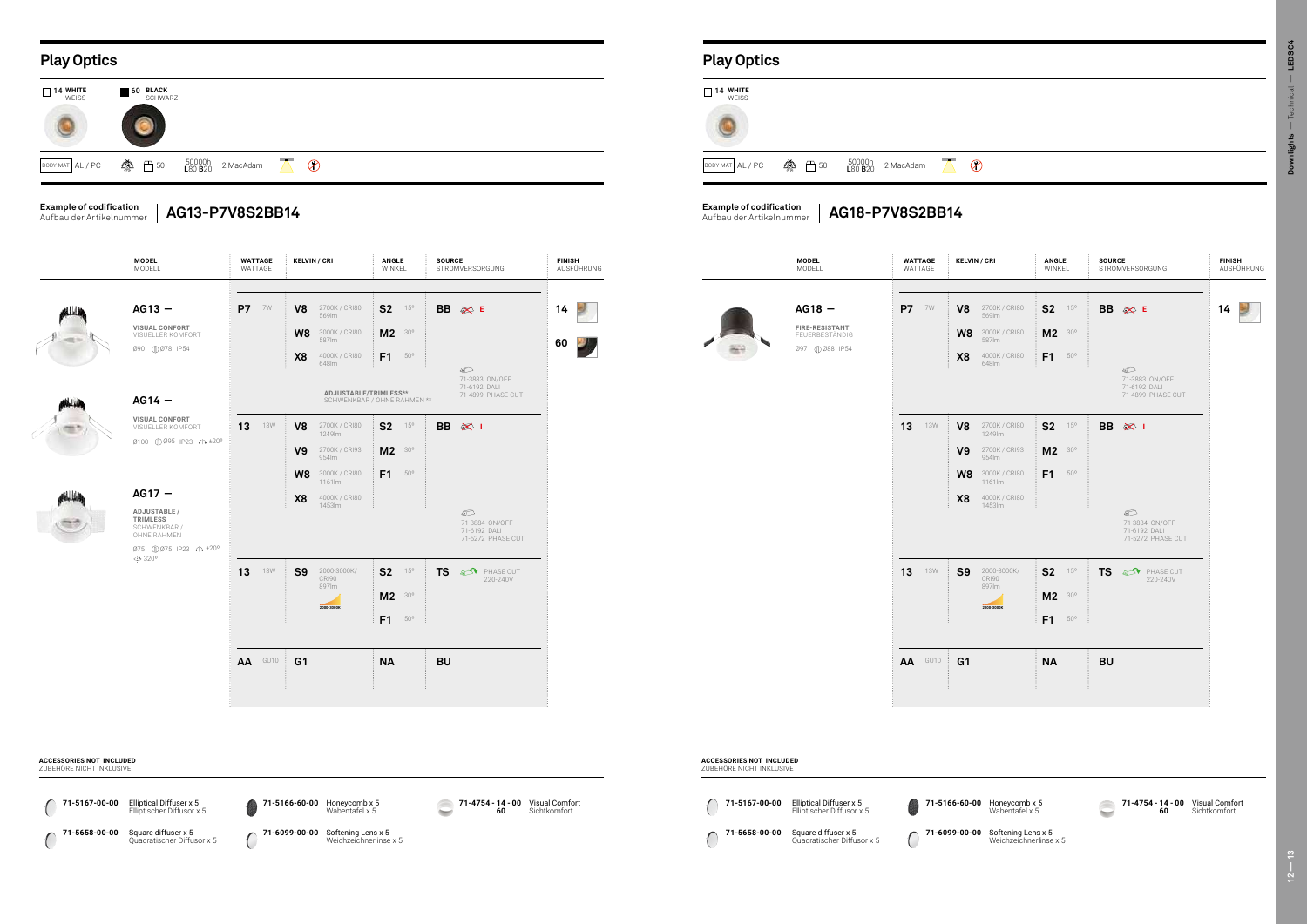TRIM <sup>3</sup> 0-15mm **AG23** Ø90 7W H 92 13W H 112  $@980$ TRIMLESS  $\frac{1}{2}$  0-25mm **AG24** Ø75 7W H 91 13W H 111  $@975$ 

## **Play Deco Optics** Downlight

**AG27** 110 7W H 92 13W H 112  $\overline{\text{p}}$  0110

TRIM  $\frac{1}{2}$  0-15mm

TRIM  $\frac{1}{2}$  0-15mm **AG25** Ø90 7W H 92 13W H 108



TRIM 0-15mm

> TRIMLESS **strate** 0-25mm

> > **AG31** 75 7W H 91 13W H 107 D 75x75

TRIM  $\frac{1}{2}$  0-15mm **AG29**  $\boxtimes$ 110 7W H 92 13W H 108 Ø110

Ø80 TRIMLESS  $\frac{1}{2}$  0-25mm **AG26** Ø75 7W H 91 13W H 107 Ø75

TRIMLESS 0-25mm

**AG28**

Z75<br>7W H 91<br>13W H 111 D 75x75



**AG42** 196 x 103 7W H 93 13W H 113 95 Ø 93

±20º 320º

#### **Symmetrical**





#### **Asymmetrical**

#### **Double**







## **Play Deco Optics** Surface

SURFACE





**AG32** Ø72,5 7W H 200 13W H 200

**Surface**



Visual Comfort Sichtkomfort

#### **ACCESSORIES** ZUBEHÖRE

 $\ldots$ 











Elliptical Diffuser Elliptischer Diffusor

Square diffuser Quadratischer Diffusor

Honeycomb Wabentafel

Softening Lens Weichzeichnerlinse

**ACCESSORIES** ZUBEHÖRE



Pendants<br>Pendelleuchten





Adjustable Verstellbar

Three-circuit track 3-Phasen-Schiene Pendants



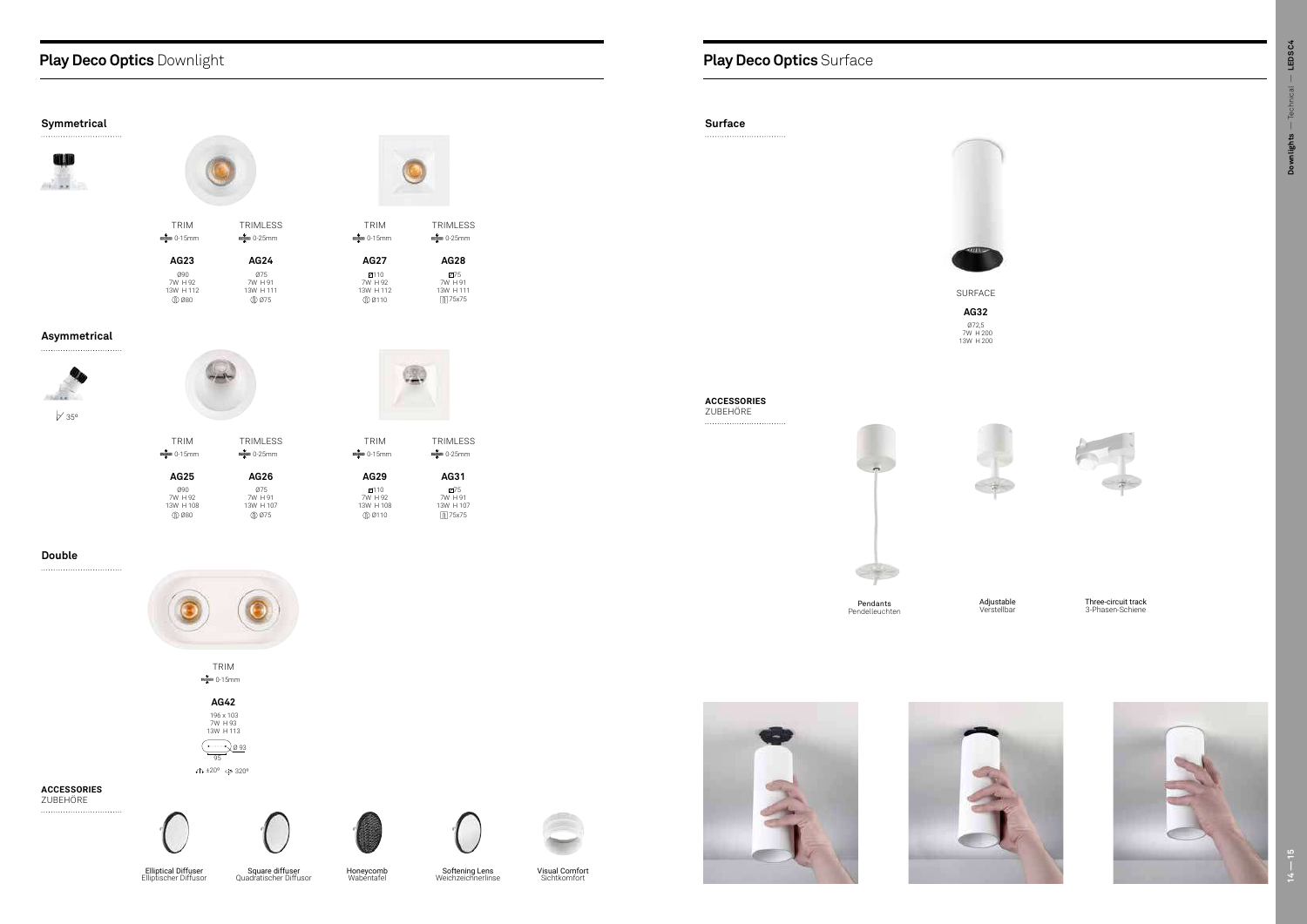**71-4754 - 14 - 00** Visual Comfort **60**

۰

 $\sqrt{}$ 50000h <sup>L</sup>80 B<sup>20</sup> 2 MacAdam

**NO FRAME / GOLD** 



**71-5167-00-00** Elliptical Diffuser x 5 Elliptischer Diffusor x 5

**71-5658-00-00** Square diffuser x 5 Quadratischer Diffusor x 5

**71-5166-60-00** Honeycomb x 5 Wabentafel x 5

**71-6099-00-00** Softening Lens x 5 Weichzeichnerlinse x 5

| / CRI                       | <b>ANGLE</b><br>WINKEL            | <b>SOURCE</b><br>STROMVERSORGUNG                          | <b>FINISH</b><br>AUSFÜHRUNG |
|-----------------------------|-----------------------------------|-----------------------------------------------------------|-----------------------------|
|                             |                                   |                                                           |                             |
| 2700K / CRI80<br>569lm      | S <sub>2</sub><br>15°             | BB ⊗ E                                                    | <b>WP</b>                   |
| 3000K / CRI80<br>587lm      | M <sub>2</sub><br>30°             |                                                           | WS                          |
| 4000K / CRI80<br>648lm      | F <sub>1</sub><br>$50^\circ$      |                                                           |                             |
|                             |                                   | 6⊃<br>71-3883 ON/OFF<br>71-6192 DALI<br>71-4899 PHASE CUT | WQ                          |
| 2700K / CRI80<br>1249lm     | S <sub>2</sub><br>15°             | BB -<br>$\otimes$ 1                                       |                             |
| 2700K / CRI93<br>954m       | M <sub>2</sub><br>30 <sup>o</sup> |                                                           |                             |
| 3000K / CRI80<br>1161lm     | F <sub>1</sub><br>$50^\circ$      |                                                           |                             |
| 4000K / CRI80<br>1453lm     |                                   |                                                           |                             |
|                             |                                   | 6⊃<br>71-3884 ON/OFF<br>71-6192 DALI<br>71-5272 PHASE CUT |                             |
| 2000-3000K/<br><b>CRI90</b> | S <sub>2</sub><br>15°             | <b>TS</b><br>☞<br>PHASE CUT<br>220-240V                   |                             |
| 897lm<br>2000-3000K         | M <sub>2</sub><br>30°             |                                                           |                             |
|                             | ŧ<br>F <sub>1</sub><br>$50^\circ$ |                                                           |                             |
|                             | <b>NA</b>                         | <b>BU</b>                                                 |                             |
|                             |                                   |                                                           |                             |



#### **NO FRAME / BLACK** OHNE RAHMEN / SCHWARZ

#### $\oslash$



**71-5658-00-00** Square diffuser x 5 Quadratischer Diffusor x 5 **71-5166-60-00** Honeycomb x 5

**71-6099-00-00** Softening Lens x 5 Weichzeichnerlinse x 5

**71-4754 - 14 - 00** Visual Comfort **60** Sichtkomfort



Sichtkomfort

**Example of codification** Aufbau der Artikelnummer

**Example of codification** Aufbau der Artikelnummer

×

◠

#### **ACCESSORIES NOT INCLUDED** ZUBEHÖRE NICHT INKLUSIVE

Wabentafel x 5

**AG23-P7V8S2BBWR AG24-P7V8S2BBWP**

#### OHNE RAHMEN / **WEISS** OHNE RAHMEN / GOLD

**NO FRAME / WHITE**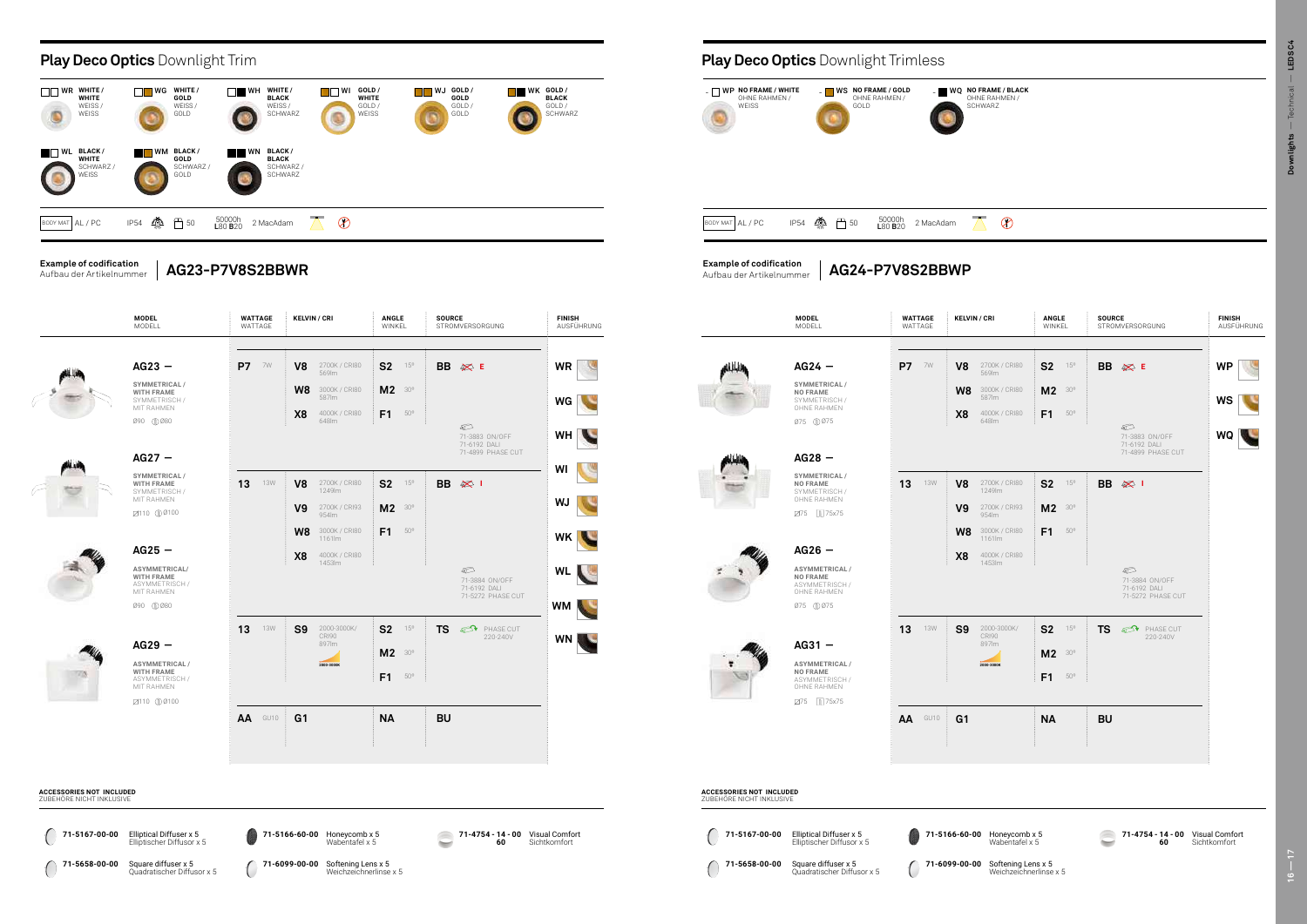#### **Play Deco Optics** Surface

**BLACK** SCHWARZ / SCHWARZ

| <b>MODEL</b><br>MODELL      |    | <b>WATTAGE</b><br>WATTAGE |                                                    | <b>KELVIN / CRI</b>                                                 |                                  | ANGLE<br>WINKEL     |                        | <b>SOURCE</b><br>STROMVERSORGUNG |                                             |                        | <b>FINISH</b><br>AUSFÜHRUNG |
|-----------------------------|----|---------------------------|----------------------------------------------------|---------------------------------------------------------------------|----------------------------------|---------------------|------------------------|----------------------------------|---------------------------------------------|------------------------|-----------------------------|
| $AG32 -$<br>SURFACE / FIXED | P7 | 7W                        | V <sub>8</sub>                                     | 2700K / CRI80<br>517lm<br>3000K / CRI80                             | <b>S2</b>                        | 15°<br>$30^{\circ}$ | <b>NU</b>              | $\mathbb{Z}^2$                   | ON/OFF<br>100-240V                          | <b>WR</b>              |                             |
| ANBAU / FEST<br>Ø72,5 H200  |    |                           | W <sub>8</sub><br>X <sub>8</sub>                   | 587lm<br>4000K / CRI80<br>648lm                                     | M <sub>2</sub><br>F <sub>1</sub> | $50^{\circ}$        | <b>TS</b>              | $\mathbb{Z}^2$                   | PHASE CUT<br>220-240V                       | WG<br>WH               |                             |
|                             | 13 | <b>13W</b>                | V <sub>8</sub><br>W <sub>8</sub><br>X <sub>8</sub> | 2700K / CRI80<br>1100lm<br>3000K / CRI80<br>1166lm<br>4000K / CRI80 | <b>S2</b><br>M <sub>2</sub>      | 15°<br>$30^{\circ}$ | <b>NU</b><br><b>TS</b> | $\mathbb{Z}^n$<br>$\mathbb{Z}^2$ | ON/OFF<br>100-240V<br>PHASE CUT<br>220-240V | <b>WL</b><br><b>WM</b> |                             |
|                             |    |                           |                                                    | 1236lm                                                              | F1                               | $50^{\circ}$        |                        |                                  |                                             | <b>WN</b>              |                             |



**71-5174- 14-14 60-60 Z5-Z5 J6-J6 DJ-DJ** 20 H max 1500

**GRO** 

÷

 $\sqrt{1}$   $\sqrt{1}$  90°  $\Rightarrow$  320°  $\frac{\pi}{2}$  20

**71-5175- 14-14 60-60 Z5-Z5 J6-J6 DJ-DJ**



**Example of codification** Aufbau der Artikelnummer



**AG32-P7V8S2NUWR**





ZUBEHÖRE NICHT INKLUSIVE

 $\bigcirc$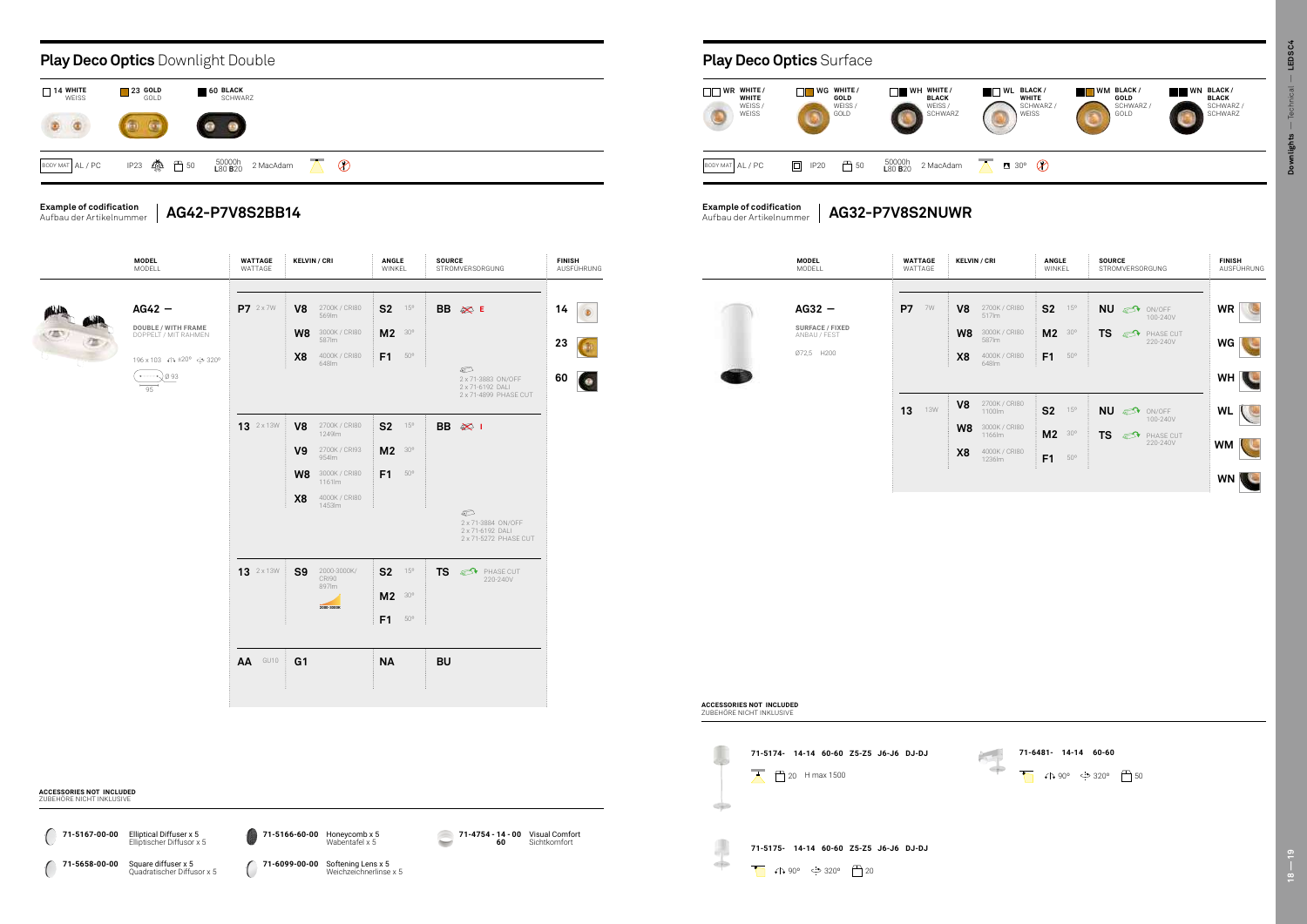|                                                   | <b>Multidir Evo S</b><br>P. 34 |                          | <b>Multidir Evo L</b><br>P. 24               |                  |  |  |  |  |  |
|---------------------------------------------------|--------------------------------|--------------------------|----------------------------------------------|------------------|--|--|--|--|--|
|                                                   | $<$ 16 UGR                     |                          | $<$ 16 UGR                                   |                  |  |  |  |  |  |
|                                                   | 2 MacAdam                      |                          | 2 MacAdam                                    |                  |  |  |  |  |  |
| 93 lm/W                                           |                                |                          | 103 lm/W                                     |                  |  |  |  |  |  |
|                                                   | 50000h L80 B20                 |                          | 50000h L80 B20                               |                  |  |  |  |  |  |
| $24^{\circ}$ / 38° / 60°                          |                                |                          | $15^{\circ}$ / 24 $^{\circ}$ / 34 $^{\circ}$ |                  |  |  |  |  |  |
| 1x / 2x / 3x                                      |                                |                          | 1x / 2x / 3x                                 |                  |  |  |  |  |  |
| 7W<br>617lm                                       | <b>13W</b><br>1213lm           | <b>18W</b><br>1566lm     | <b>25W</b><br>2175lm                         | 30W<br>2273lm    |  |  |  |  |  |
| <b>GU10</b><br>50W max.                           | GU5.3<br>50W max.              | 40W<br>3030lm            | <b>GU10</b><br>50W max.                      | G53<br>100W max. |  |  |  |  |  |
| 2700K<br>3000K                                    |                                |                          | 3000K<br>4000K                               |                  |  |  |  |  |  |
| CRI80<br>CRI90                                    |                                |                          | CRI80<br>CRI90                               |                  |  |  |  |  |  |
| $\bigcirc$<br>$\overline{\circ}$<br>H<br>14<br>34 | 60                             | O<br>14                  | $\bigcirc$<br>П<br>34                        | 60               |  |  |  |  |  |
|                                                   |                                |                          | Accessories<br>Zubehöre                      |                  |  |  |  |  |  |
| <b>Ultra Medium</b>                               | <b>Extra Medium</b>            | Spot                     | അ                                            | Medium           |  |  |  |  |  |
|                                                   |                                |                          |                                              |                  |  |  |  |  |  |
| Flood                                             |                                | <b>Extra Medium</b><br>▬ |                                              |                  |  |  |  |  |  |

#### **Multidir Evo collection / kollektion**



## $-$  **Multidir Evo**

Multidir Evo is a medium and large range which uses the highly versatile cardan system, ideal for lighting commercial spaces, museums and restaurants. With +-40º positioning, it is suitable for surface installation or can be recessed, and can be combined with two or three more modules to provide great lighting flexibility and comfort.

> **Project/ Projekt:** Casa Deck<br>**Location/Standort:** Ciudad de Guatemala, Guatemala<br>**Architect/ Architekt:** Darcon, Taller de Arquitectura Photography/Foto: Juan Carlos Rojas B.

Multidir Evo ist eine Familie vielseitiger kardanischer Leuchten mittlerer und großer Abmessungen, die einen hohen Lichtstrom aufweist und ideal für die Beleuchtung gewerblicher Räume, Museen und Restaurants ist. Als 1 bis 3-flammige Ausführung, schwenkbar um +-40°, als Anbau- oder Einbauleuchte (mit Rahmen oder trimmless) montierbar sorgt diese Leuchtenfamilie für eine enorme Flexibilität und großen Komfort, in Planung und Montage.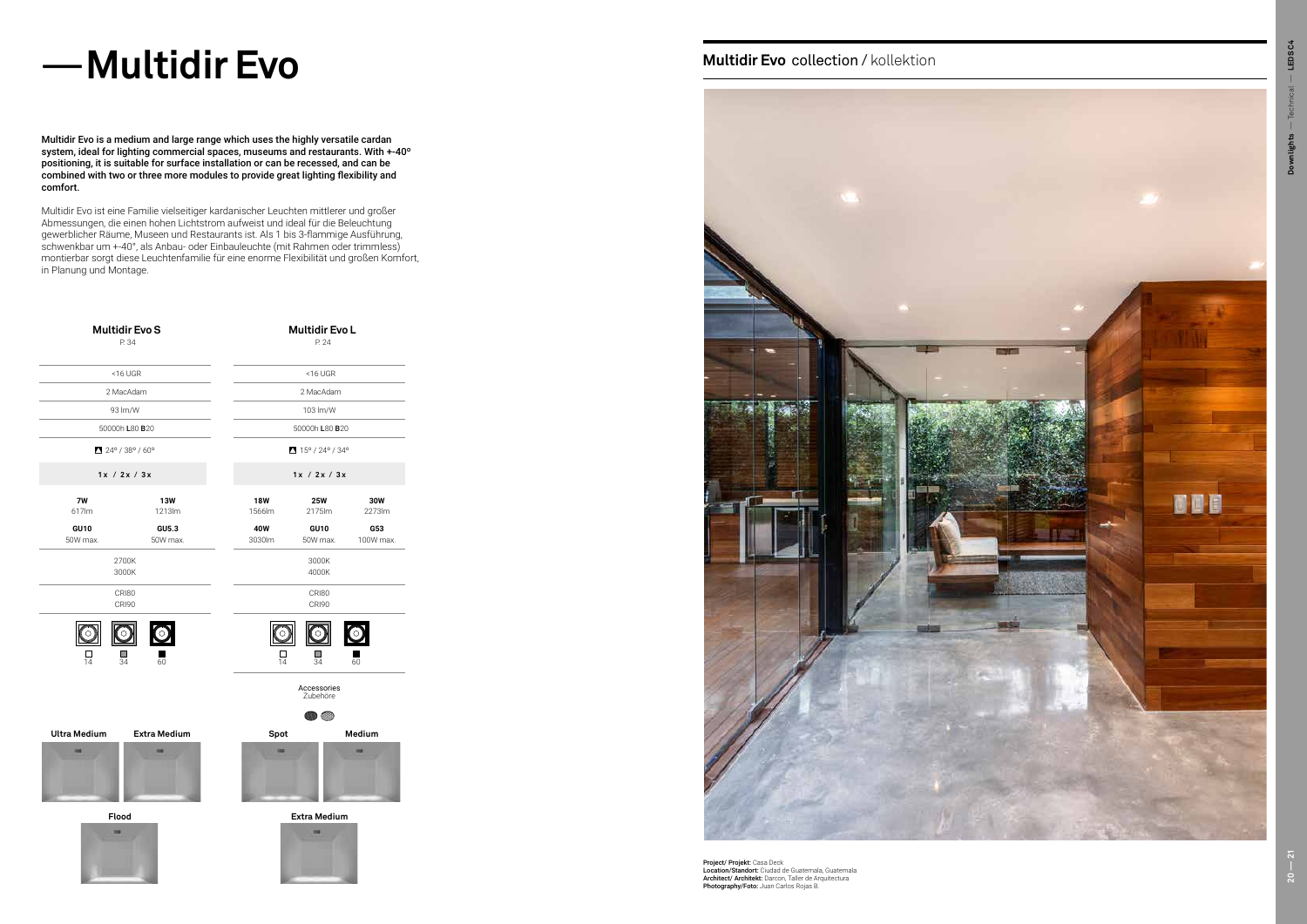## **Multidir Evo L Multidir Evo S**

|                  |       | ц                |
|------------------|-------|------------------|
| Zhaga Standard   | $H =$ | 144mm            |
| G53              | H= I  | 77 <sub>mm</sub> |
| GU <sub>10</sub> | H=    | 80mm             |



 $22 - 23$ 

Downlights - Technical - LEDSC4 — Technical — **LEDS C4 22 — 23 Downlights**





| <b>Single</b>      |                                                                         |                                                                              |                                       | Single            |  |
|--------------------|-------------------------------------------------------------------------|------------------------------------------------------------------------------|---------------------------------------|-------------------|--|
|                    |                                                                         | $\mathcal{L}(\mathcal{L})$<br>$\frac{1}{\sqrt{2}}$<br>$\overline{1}$ .<br>ШШ |                                       |                   |  |
|                    |                                                                         | TRIM<br>TRIMLESS                                                             | SURFACE                               |                   |  |
|                    |                                                                         | <b>AF11</b><br><b>AF14</b><br>180 x 180<br>$155\times155$                    | <b>AF24</b>                           |                   |  |
|                    |                                                                         |                                                                              | 170 x 170<br>H 210                    |                   |  |
| <b>Double</b><br>  |                                                                         |                                                                              |                                       | <b>Double</b><br> |  |
|                    |                                                                         | $\mathcal{L}(\mathcal{A})$<br>$\overline{1}$ .<br>777777777                  |                                       |                   |  |
|                    |                                                                         |                                                                              |                                       |                   |  |
|                    |                                                                         |                                                                              |                                       |                   |  |
|                    |                                                                         | TRIM<br>TRIMLESS                                                             | SURFACE                               |                   |  |
|                    |                                                                         | <b>AF12</b><br><b>AF15</b><br>324 x 180<br>299 x 155                         | <b>AF25</b><br>320 x 170<br>H 210     |                   |  |
|                    |                                                                         |                                                                              |                                       |                   |  |
| <b>Triple</b><br>  |                                                                         | $\sim$ $\sim$                                                                |                                       | <b>Triple</b><br> |  |
|                    |                                                                         | $\frac{1}{\sqrt{2}}$<br>$\overline{\mathbf{I}}$<br>77777777                  | ,,,,,,,,,,,,,,,,,,,,,,,,,,,,,,,,,,,,, |                   |  |
|                    | -                                                                       |                                                                              |                                       |                   |  |
|                    |                                                                         | TRIM<br>TRIMLESS                                                             | SURFACE                               |                   |  |
|                    |                                                                         |                                                                              |                                       |                   |  |
|                    |                                                                         | <b>AF13</b><br><b>AF16</b>                                                   | AF26                                  |                   |  |
|                    |                                                                         | 468 x 180<br>443 x 155                                                       | 470 x 170<br>H 210                    |                   |  |
| <b>ACCESSORIES</b> |                                                                         |                                                                              |                                       |                   |  |
| ZUBEHÖRE<br>       |                                                                         |                                                                              |                                       |                   |  |
|                    |                                                                         |                                                                              |                                       |                   |  |
|                    | Elliptical Diffuser<br>Elliptischer Diffusor<br>Honeycomb<br>Wabentafel |                                                                              |                                       |                   |  |
|                    |                                                                         |                                                                              |                                       |                   |  |
|                    |                                                                         |                                                                              |                                       |                   |  |

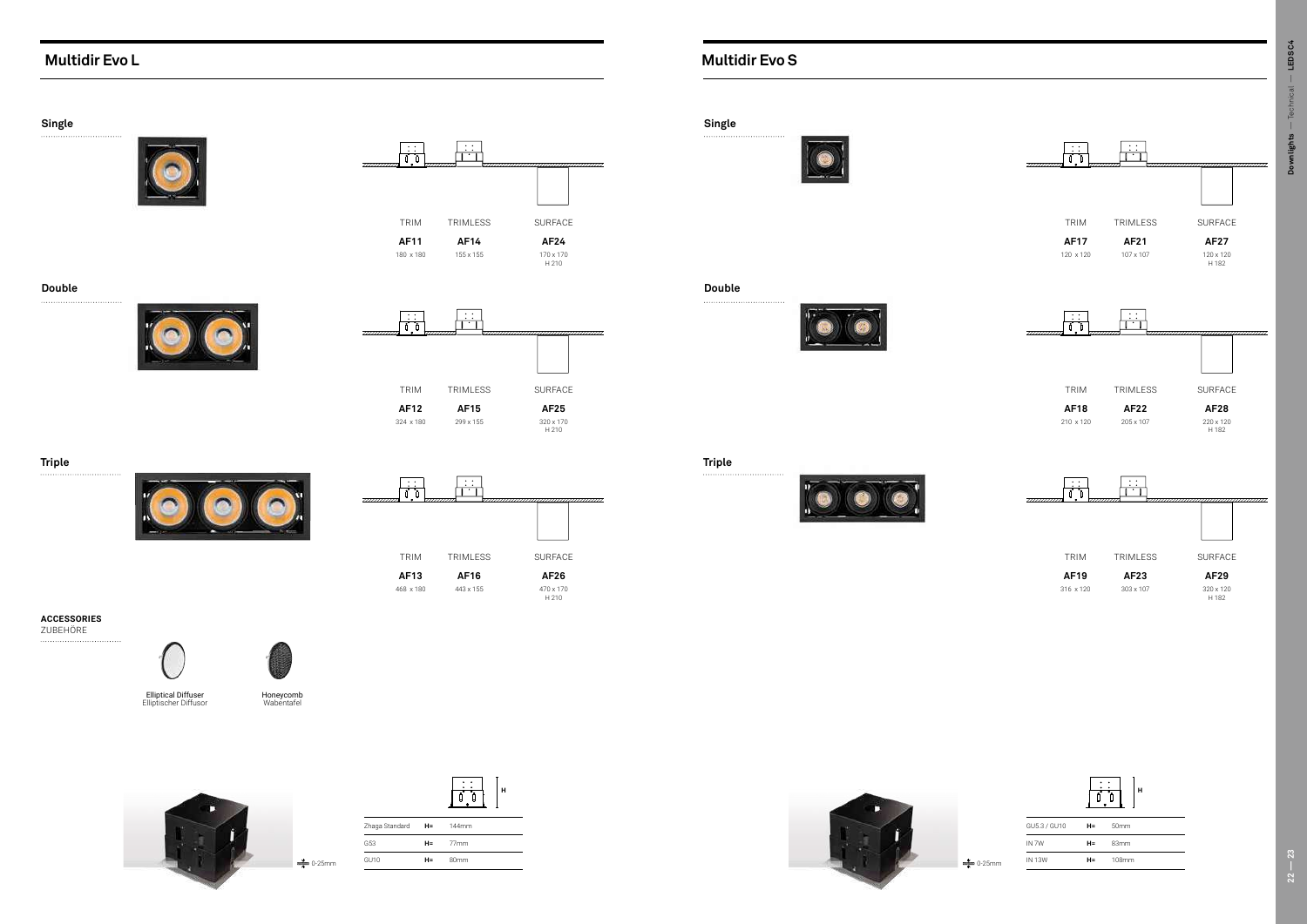0 **71-5652-00-00 ACT-9180-60-00 71-5652-00-00 ACT-9180-60-00** Elliptical Diffuser Elliptischer Diffusor

| <b>MODEL</b><br>MODELL                                                                            | <b>WATTAGE</b><br>WATTAGE | <b>KELVIN / CRI</b>                                                                                             | ANGLE<br>WINKEL                              | <b>SOURCE</b><br>STROMVERSORGUNG                              | <b>FINISH</b><br>AUSFÜHRUNG                   |                                                             | <b>MODEL</b><br>MODELL                                                                                 | <b>WATTAGE</b><br>WATTAGE | <b>KELVIN / CRI</b>                                      |
|---------------------------------------------------------------------------------------------------|---------------------------|-----------------------------------------------------------------------------------------------------------------|----------------------------------------------|---------------------------------------------------------------|-----------------------------------------------|-------------------------------------------------------------|--------------------------------------------------------------------------------------------------------|---------------------------|----------------------------------------------------------|
| $AF11 -$<br>SINGLE / RECESSED /<br>TRIM<br>EINFLAMMIG / EINBAU /<br>MIT RAHMEN<br>180x180 160x160 | <b>18</b> 18W             | <b>W8</b> 3000K/CRI80<br>1566lm<br>W9<br>3000K / CRI90<br>1343lm<br>X <sub>8</sub><br>4000K / CRI80<br>1392lm   | $S2$ 15°<br>$M1^{240}$<br><b>M3</b> 34°      | BB ⊗ T<br>$\mathcal{D}$<br>71-6142 ON/OFF<br>71-4706 DALI     | 题<br>14<br>$34$ $\odot$<br>$\mathbb{Z}$<br>60 |                                                             | $AF14 -$<br>SINGLE / RECESSED /<br>TRIMLESS<br>EINFLAMMIG / EINBAU /<br>OHNE RAHMEN<br>155x155 156x156 | 18<br>18W                 | $W8$ 3000<br>$W9$ 3000<br>4000<br>X <sub>8</sub><br>1392 |
|                                                                                                   | $25 - 25W$                | <b>W8</b> 3000K/CRI80<br>2175lm<br>W9<br>3000K / CRI90<br>1933lm<br>X <sub>8</sub><br>4000K / CRI80<br>1933lm   | $S2$ 15°<br>$M1$ $^{24^{\circ}}$<br>M3 34°   | BB ※ M<br>$\circledcirc$<br>71-4894 ON/OFF<br>71-4706 DALI    |                                               |                                                             |                                                                                                        | $25 - 25W$                | $W8$ 3000<br>$W9$ 3000<br>X <sub>8</sub><br>4000<br>1933 |
|                                                                                                   | 3P 30W                    | <b>W8</b> 3000K / CRI80<br>2273lm<br>3000K / CRI90<br>W9<br>1757lm<br>X <sub>8</sub><br>4000K / CRI80<br>2225lm | $S2$ 15°<br>$M1$ $^{24^{\circ}}$<br>M3 34°   | BB $\gg$ 0<br>$\mathcal{D}$<br>71-4896 ON/OFF<br>71-4706 DALI |                                               |                                                             |                                                                                                        | 3P 30W                    | $W8$ 3000<br>$W9$ 3000<br>$4000$<br>$2225$<br>X8         |
|                                                                                                   | 4P 40W                    | <b>W8</b> 3000K / CRI80<br>3030lm<br>W9<br>3000K / CRI90<br>2343lm<br>X <sub>8</sub><br>4000K / CRI80<br>2967lm | $S2$ 15°<br><b>M1</b> $24^{\circ}$<br>M3 34° | BB 宓 N<br>$\bigcirc$<br>71-6144 ON/OFF<br>71-4706 DALI        |                                               |                                                             |                                                                                                        | 4P 40W                    | $W8$ 3000<br>$W9$ 3000<br>4000<br>X8<br>2967             |
|                                                                                                   | AA GU10                   | G <sub>1</sub>                                                                                                  | <b>NA</b>                                    | <b>BU</b>                                                     |                                               |                                                             |                                                                                                        | AA GU10                   | G <sub>1</sub>                                           |
| S NOT INCLUDED<br>CHT INKLUSIVE                                                                   | <b>AA</b> G53             | G <sub>5</sub>                                                                                                  | <b>NA</b>                                    | <b>BB</b>                                                     |                                               | <b>ACCESSORIES NOT INCLUDED</b><br>ZUREHÖRE NICHT INKLUSIVE |                                                                                                        | <b>AA</b> G53             | G <sub>5</sub>                                           |

#### **ACCESSORIES** ZUBEHÖRE NIC





#### **Example of codification** Aufbau der Artikelnummer

**Example of codification** Aufbau der Artikelnummer

**AF14-18W8S2BB14**

|                   | <b>Multidir Evo L</b> Single Trim |                                          |           |  |  |  |  |  |  |  |  |
|-------------------|-----------------------------------|------------------------------------------|-----------|--|--|--|--|--|--|--|--|
| 14 WHITE<br>WEISS | 34 GREY<br>H<br>GRAU              | <b>60 BLACK</b><br>SCHWARZ               |           |  |  |  |  |  |  |  |  |
|                   |                                   |                                          |           |  |  |  |  |  |  |  |  |
| BODY MAT AL       | DIF MAT<br>GLA                    | 50000h<br>L80 B20<br>$\neq$ ±40°<br>IP23 | 2 MacAdam |  |  |  |  |  |  |  |  |

| ANGLE<br>WINKEL                                   | <b>SOURCE</b><br>STROMVERSORGUNG                             | <b>FINISH</b><br>AUSFÜHRUNG               |                                                             | <b>MODEL</b><br>MODELL                                                                                 | <b>WATTAGE</b><br>WATTAGE |            | <b>KELVIN / CRI</b>                                                                                                                 | <b>ANGLE</b><br>WINKEL                                                     | <b>SOURCE</b> | STROMVERSOR                                  |
|---------------------------------------------------|--------------------------------------------------------------|-------------------------------------------|-------------------------------------------------------------|--------------------------------------------------------------------------------------------------------|---------------------------|------------|-------------------------------------------------------------------------------------------------------------------------------------|----------------------------------------------------------------------------|---------------|----------------------------------------------|
| $S2$ 15°<br>$M1 - 24^{\circ}$<br><b>M3</b> 34°    | BB ※ T<br>€<br>71-6142 ON/OFF<br>71-4706 DALI                | 14<br>渺<br>34<br>高り<br>$\mathbf{x}$<br>60 |                                                             | $AF14 -$<br>SINGLE / RECESSED /<br>TRIMLESS<br>EINFLAMMIG / EINBAU /<br>OHNE RAHMEN<br>155x155 156x156 | 18                        | <b>18W</b> | 3000K / CRI80<br>W8<br>1566lm<br>3000K / CRI90<br>W <sub>9</sub><br>1343lm<br>X <sub>8</sub><br>4000K / CRI80<br>1392lm             | S <sub>2</sub><br>$15^{\circ}$<br>M1<br>$24^{\circ}$<br>M3<br>$34^{\circ}$ |               | BB ≥ T<br>©<br>71-6142<br>71-4706            |
| $S2$ 15°<br>$M1$ $^{24^{\circ}}$<br><b>M3</b> 34° | BB $\gg$ M<br>©<br>71-4894 ON/OFF<br>71-4706 DALI            |                                           |                                                             |                                                                                                        | 25                        | 25W        | 3000K / CRI80<br>W8<br>2175lm<br>W9<br>3000K / CRI90<br>1933lm<br>X <sub>8</sub><br>4000K / CRI80<br>1933Im                         | $15^{\circ}$<br>S <sub>2</sub><br>$M1$ $^{24^{\circ}}$<br>M3 34°           |               | BB ※ M<br>$\mathbb{Z}$<br>71-4894<br>71-4706 |
| $S2$ 15°<br>$M1$ $^{24^{\circ}}$<br><b>M3</b> 34° | BB $\gg$ 0<br>€<br>71-4896 ON/OFF<br>71-4706 DALI            |                                           |                                                             |                                                                                                        | 3P                        | 30W        | W8<br>3000K / CRI80<br>2273lm<br>W <sub>9</sub><br>3000K / CRI90<br>1757lm<br>X <sub>8</sub><br>4000K / CRI80<br>2225lm             | S <sub>2</sub><br>$15^{\circ}$<br>$M1 24^{\circ}$<br>M3<br>$34^{\circ}$    | <b>BB</b>     | $\gg 0$<br>⊕<br>71-4896<br>71-4706           |
| $S2$ 15°<br>$M1$ $^{24^{\circ}}$<br><b>M3</b> 34° | BB $\gg$ N<br>$\mathbb{Z}$<br>71-6144 ON/OFF<br>71-4706 DALI |                                           |                                                             |                                                                                                        | 4P                        | 40W        | W <sub>8</sub><br>3000K / CRI80<br>3030lm<br>W <sub>9</sub><br>3000K / CRI90<br>2343lm<br>X <sub>8</sub><br>4000K / CRI80<br>2967lm | S <sub>2</sub><br>$15^{\circ}$<br>$M1$ $^{24^{\circ}}$<br>M3 34°           |               | BB <>>>>>>>> N<br>⊕<br>71-6144<br>71-4706    |
| <b>NA</b>                                         | <b>BU</b>                                                    |                                           |                                                             |                                                                                                        |                           | AA GU10    | G <sub>1</sub>                                                                                                                      | <b>NA</b>                                                                  | <b>BU</b>     |                                              |
| <b>NA</b>                                         | <b>BB</b>                                                    |                                           | <b>ACCESSORIES NOT INCLUDED</b><br>ZUBEHÖRE NICHT INKLUSIVE |                                                                                                        | AA                        | G53        | G5                                                                                                                                  | <b>NA</b>                                                                  | <b>BB</b>     |                                              |
|                                                   |                                                              |                                           | 71-5652-00-00 Elliptical Diffuser                           |                                                                                                        |                           |            | ACT-9180-60-00 Honeycomb                                                                                                            |                                                                            |               |                                              |

Elliptischer Diffusor



Honeycomb Wabentafel

## **Multidir Evo L** Single Trimless

**AF11-18W8S2BB14**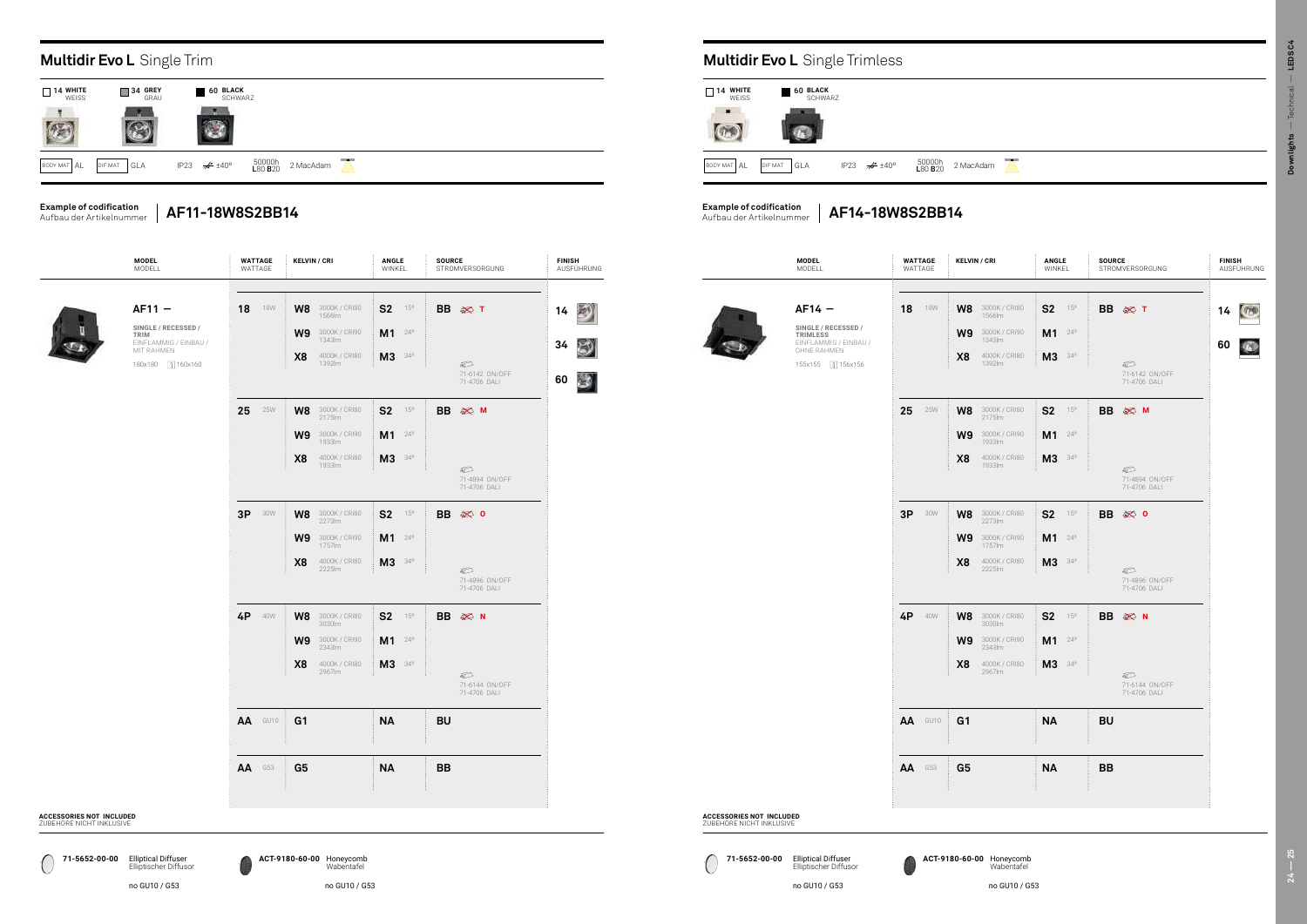no GU10 / G53 no GU10 / G53

dam  $\sum$ 

C **71-5652-00-00 ACT-9180-60-00 71-5652-00-00 ACT-9180-60-00** Elliptical Diffuser Elliptischer Diffusor Elliptical Diffuser Elliptischer Diffusor



|      | MODELL                                   | <b>WATTAGE</b><br>WATTAGE | <b>KELVIN / CRI</b>                                   | <b>ANGLE</b><br>WINKEL         | <b>SOURCE</b><br>STROMVERSORGUNG       | <b>FINISH</b><br>AUSFÜHRUNG |
|------|------------------------------------------|---------------------------|-------------------------------------------------------|--------------------------------|----------------------------------------|-----------------------------|
|      | $AF12 -$                                 | 18 2 x 18W                | W <sub>8</sub><br>3000K / CRI80<br>$2 \times 1566$ lm | <b>S2</b><br>15°               | <b>BB</b> ⊗ T                          | 14                          |
| TRIM | TWIN/RECESSED/<br>ZWEIFLAMMIG / EINBAU / |                           | 3000K / CRI90<br>W <sub>9</sub><br>2 x 1343lm         | M <sub>1</sub><br>$24^{\circ}$ |                                        | 34                          |
|      | MIT RAHMEN<br>324x180 1302x160           |                           | X <sub>8</sub><br>4000K / CRI80<br>2 x 1392lm         | M <sub>3</sub><br>$34^{\circ}$ | ©                                      |                             |
|      |                                          |                           |                                                       |                                | 2 x 71-6142 ON/OFF<br>2 x 71-4706 DALI | 60                          |
|      |                                          | $25$ $2 \times 25W$       | 3000K / CRI80<br>W <sub>8</sub><br>2 x 2175lm         | <b>S2</b><br>15°               | BB $\gg$ M                             |                             |
|      |                                          |                           | 3000K / CRI90<br>W <sub>9</sub><br>2 x 1933lm         | M <sub>1</sub><br>$24^{\circ}$ |                                        |                             |
|      |                                          |                           | X <sub>8</sub><br>4000K / CRI80<br>2 x 1933lm         | M <sub>3</sub><br>$34^{\circ}$ | ©                                      |                             |
|      |                                          |                           |                                                       |                                | 2 x 71-4894 ON/OFF<br>2 x 71-4706 DALI |                             |
|      |                                          | 3P 2 x 30W                | W <sub>8</sub><br>3000K / CRI80<br>2 x 2273lm         | S <sub>2</sub><br>15°          | BB $\gg$ 0                             |                             |
|      |                                          |                           | 3000K / CRI90<br>W <sub>9</sub><br>2 x 1757lm         | M <sub>1</sub><br>$24^{\circ}$ |                                        |                             |
|      |                                          |                           | X <sub>8</sub><br>4000K / CRI80<br>2 x 2225lm         | M <sub>3</sub><br>$34^{\circ}$ | ©                                      |                             |
|      |                                          |                           |                                                       |                                | 2 x 71-4896 ON/OFF<br>2 x 71-4706 DALI |                             |
|      |                                          | 4P 2 x 40W                | W <sub>8</sub><br>3000K / CRI80<br>2 x 3030lm         | <b>S2</b><br>15°               | BB $\gg$ N                             |                             |
|      |                                          |                           | W <sub>9</sub><br>3000K / CRI90<br>2 x 2343lm         | M <sub>1</sub><br>$24^{\circ}$ |                                        |                             |
|      |                                          |                           | X <sub>8</sub><br>4000K / CRI80<br>2 x 2967lm         | M <sub>3</sub><br>$34^{\circ}$ | ©                                      |                             |
|      |                                          |                           |                                                       |                                | 2 x 71-6144 ON/OFF<br>2 x 71-4706 DALI |                             |
|      |                                          | AA<br>GU10                | G <sub>1</sub>                                        | <b>NA</b>                      | <b>BU</b>                              |                             |
|      |                                          | AA<br>G53                 | G <sub>5</sub>                                        | <b>NA</b>                      | <b>BB</b>                              |                             |
|      |                                          |                           |                                                       |                                |                                        |                             |
|      |                                          |                           |                                                       |                                |                                        |                             |

|                        | <b>Multidir Evo L</b> Double Trim |                                               |           |
|------------------------|-----------------------------------|-----------------------------------------------|-----------|
| П<br>14 WHITE<br>WEISS | $\sqrt{ }$ 34 GREY<br>GRAU        | $\blacksquare$ 60 BLACK<br>SCHWARZ            |           |
|                        |                                   |                                               |           |
| BODY MAT AL            | GLA<br>DIF MAT                    | 50000h<br>L80 B20<br>$\neq 140^\circ$<br>IP23 | 2 MacAdam |

#### **Multidir Evo L** Double Trimless

|                                                             | <b>MODEL</b><br>MODELL                                                                                         | <b>WATTAGE</b><br>WATTAGE | <b>KELVIN / CRI</b>                    |                                                                                           |
|-------------------------------------------------------------|----------------------------------------------------------------------------------------------------------------|---------------------------|----------------------------------------|-------------------------------------------------------------------------------------------|
|                                                             | $AF15 -$<br>TWIN/RECESSED/<br><b>TRIMLESS</b><br>ZWEIFLAMMIG / EINBAU /<br>OHNE RAHMEN<br>□ 300x156<br>299x155 | 18 2 x 18W                | W8<br>W <sub>9</sub><br>X <sub>8</sub> | 3000K / CRI80<br>2 x 1566lm<br>3000K / CRI90<br>2 x 1343lm<br>4000K / CRI80<br>2 x 1392lm |
|                                                             |                                                                                                                |                           |                                        | 3000K / CRI80                                                                             |
|                                                             |                                                                                                                | $25$ $2 \times 25W$       | W8                                     | 2 x 2175 lm                                                                               |
|                                                             |                                                                                                                |                           | W <sub>9</sub>                         | 3000K / CRI90<br>2 x 1933lm                                                               |
|                                                             |                                                                                                                |                           | X <sub>8</sub>                         | 4000K / CRI80<br>2 x 1933 lm                                                              |
|                                                             |                                                                                                                | $3P$ 2 x 30 W             | W8                                     | 3000K / CRI80<br>2 x 2273lm                                                               |
|                                                             |                                                                                                                |                           | W <sub>9</sub>                         | 3000K / CRI90<br>2 x 1757lm                                                               |
|                                                             |                                                                                                                |                           | X <sub>8</sub>                         | 4000K / CRI80<br>2 x 2225 lm                                                              |
|                                                             |                                                                                                                | $4P 2 \times 40W$         | W <sub>8</sub>                         | 3000K / CRI80<br>2 x 3030lm                                                               |
|                                                             |                                                                                                                |                           | W <sub>9</sub>                         | 3000K / CRI90<br>2 x 2343lm                                                               |
|                                                             |                                                                                                                |                           | X <sub>8</sub>                         | 4000K / CRI80<br>2 x 2967lm                                                               |
|                                                             |                                                                                                                | AA<br>GU10                | G <sub>1</sub>                         |                                                                                           |
|                                                             |                                                                                                                | G53<br>AA                 | G <sub>5</sub>                         |                                                                                           |
| <b>ACCESSORIES NOT INCLUDED</b><br>ZUBEHÖRE NICHT INKLUSIVE |                                                                                                                |                           | ŧ                                      |                                                                                           |

**ACCESSORIES** ZUBEHÖRE NIC

#### **Example of codification** Aufbau der Artikelnummer

**Example of codification** Aufbau der Artikelnummer

| 14                 | <b>WHITE</b><br><b>WEISS</b> | 60 BLACK<br><b>SCHWARZ</b> |                          |                   |          |
|--------------------|------------------------------|----------------------------|--------------------------|-------------------|----------|
| <b>BODY MAT AL</b> | DIF MAT                      | GLA                        | IP23 $\cancel{\pi}$ ±40° | 50000h<br>L80 B20 | 2 MacAda |

Honeycomb Wabentafel

**AF12-18W8S2BB14**

**AF15-18W8S2BB14**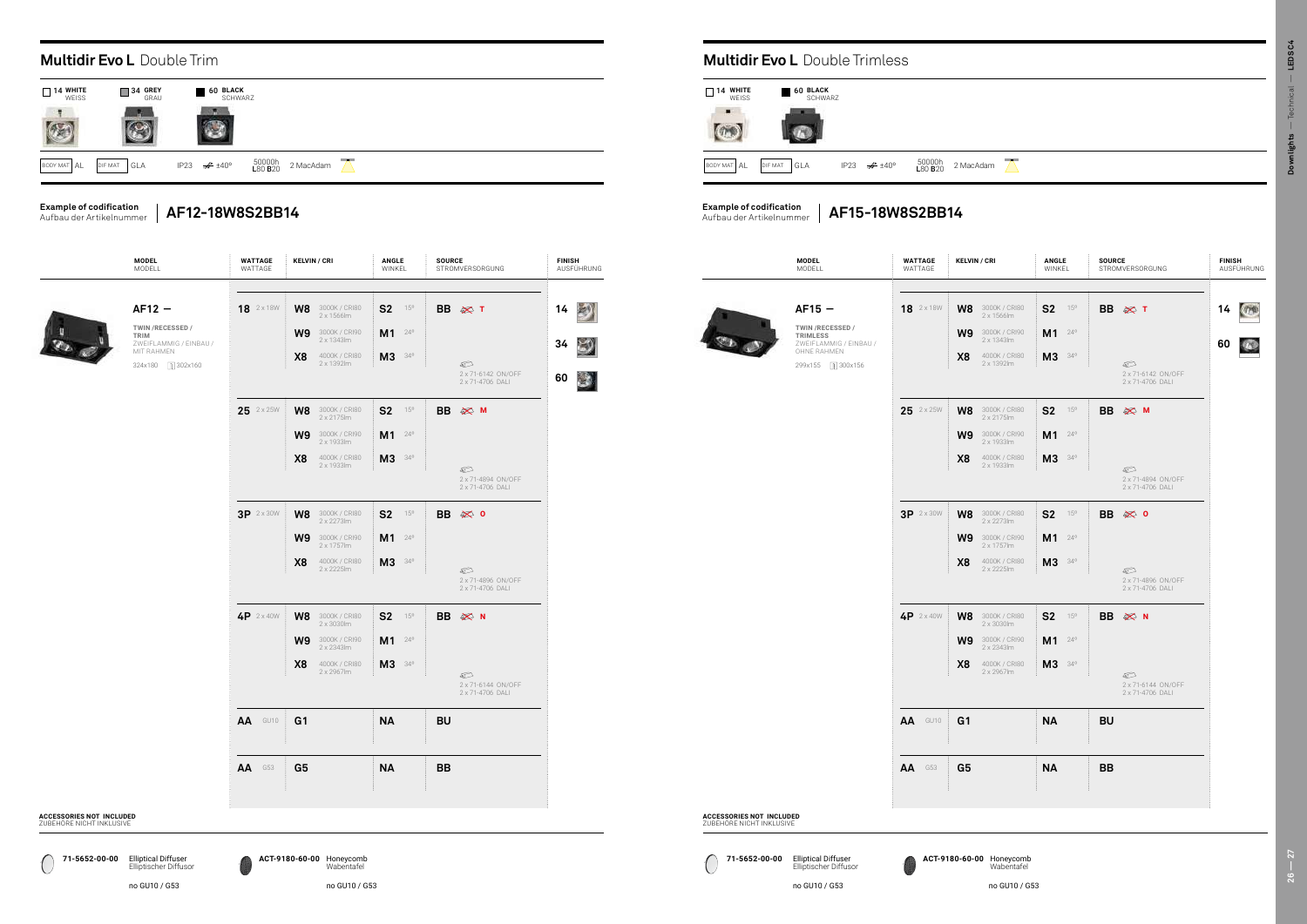|                                                             | <b>MODEL</b><br>Modell                                                                                     | <b>WATTAGE</b><br>WATTAGE | <b>KELVIN / CRI</b>                                                                                                             | <b>ANGLE</b><br>WINKEL                                             | <b>SOURCE</b><br>STROMVERSORGUNG                                                 | <b>FINISH</b><br>AUSFÜHRUNG | <b>MODEL</b><br>Modell                                                                                   | <b>WATTAGE</b><br>WATTAGE | <b>KELVIN / CRI</b>                                                                     |
|-------------------------------------------------------------|------------------------------------------------------------------------------------------------------------|---------------------------|---------------------------------------------------------------------------------------------------------------------------------|--------------------------------------------------------------------|----------------------------------------------------------------------------------|-----------------------------|----------------------------------------------------------------------------------------------------------|---------------------------|-----------------------------------------------------------------------------------------|
|                                                             | $AF13 -$<br>TRIPLE / RECESSED /<br><b>TRIM</b><br>DREIFLAMMIG / EINBAU /<br>MIT RAHMEN<br>468x180 1445x160 | 18 3 x 18W                | <b>W8</b> 3000K/CRI80<br>3 x 1566lm<br>$\text{W9}$ 3000K / CRI90<br>3 x 1343lm<br>X <sub>8</sub><br>4000K / CRI80<br>3 x 1392lm | S <sub>2</sub><br>$15^{\circ}$<br>$M1$ $^{24^{\circ}}$<br>$M3$ 34° | BB ≥ T<br>$\circledcirc$<br>3 x 71-6142 ON/OFF<br>3 x 71-4706 DALI               | 14<br>a.<br>34<br>60        | $AF16 -$<br>TRIPLE / RECESSED /<br>TRIMLESS<br>DREIFLAMMIG / EINBAU /<br>OHNE RAHMEN<br>443x155 1444x156 | <b>18</b> 3 x 18W         | <b>W8</b> 3000<br>$W9$ 3000<br>X8<br>$\begin{array}{c} 4000 \\ 3 \times 1 \end{array}$  |
|                                                             |                                                                                                            | $25$ $3 \times 25W$       | <b>W8</b> 3000K/CRI80<br>3 x 2175lm<br><b>W9</b> 3000K/CRI90<br>3 x 1933lm<br>X8<br>4000K / CRI80<br>3 x 1933lm                 | $S2$ 15°<br>$M1$ $^{24^{\circ}}$<br>$M3$ 34°                       | <b>BB</b><br>$\gg$ M<br>$\circledcirc$<br>3 x 71-4894 ON/OFF<br>3 x 71-4706 DALI |                             |                                                                                                          | $25$ $3 \times 25W$       | $W8$ 3000<br>$W9$ 3000<br>X8<br>$\begin{array}{c} 4000 \\ 3 \times 1 \end{array}$       |
|                                                             |                                                                                                            | $3P$ 3 x 30 W             | <b>W8</b> 3000K/CRI80<br>3 x 2273lm<br><b>W9</b> 3000K/CRI90<br>3 x 1757lm<br>X <sub>8</sub><br>4000K / CRI80<br>3 x 2225lm     | $S2$ 15°<br>$M1$ $^{24^{\circ}}$<br>M3 34°                         | BB ※ 0<br>$\circledcirc$<br>3 x 71-4896 ON/OFF<br>3 x 71-4706 DALI               |                             |                                                                                                          | 3P 3×30W                  | <b>W8</b> 3000<br>$W9$ 3000<br><b>X8</b> $^{4000}_{3 \times 2}$                         |
|                                                             |                                                                                                            | 4P 3 x 40W                | <b>W8</b> 3000K/CRI80<br>3 x 3030lm<br>$\text{W9}$ 3000K / CRI90<br>3 x 2343lm<br>X8<br>4000K / CRI80<br>3 x 2967lm             | $S2$ $15^\circ$<br><b>M1</b> $24^{\circ}$<br>M3 34°                | BB $\gg$ N<br>$\circledcirc$<br>3 x 71-6144 ON/OFF<br>3 x 71-4706 DALI           |                             |                                                                                                          | 4P 3 x 40W                | <b>W8</b> $\frac{3000}{3 \times 3}$<br><b>W9</b> $\frac{3000}{3 \times 2}$<br>$X8$ 4000 |
|                                                             |                                                                                                            | AA GU10                   | G <sub>1</sub><br>$\ddot{\phantom{0}}$                                                                                          | <b>NA</b><br>and the control                                       | <b>BU</b><br>and the con-                                                        |                             |                                                                                                          | AA GU10                   | G <sub>1</sub>                                                                          |
|                                                             |                                                                                                            | <b>AA</b> G53             | G <sub>5</sub>                                                                                                                  | <b>NA</b>                                                          | <b>BB</b>                                                                        |                             |                                                                                                          | <b>AA</b> G53             | G <sub>5</sub>                                                                          |
| <b>ACCESSORIES NOT INCLUDED</b><br>ZUREHÖRE NICHT INKLUSIVE |                                                                                                            |                           |                                                                                                                                 |                                                                    |                                                                                  |                             | <b>ACCESSORIES NOT INCLUDED</b><br>ZUREHÖRE NICHT INKLUSIVE                                              |                           |                                                                                         |

#### **Multidir Evo L** Triple Trim **Multidir Evo L** Triple Trimless **14 WHITE 34 GREY 60**<br>WEISS GRAU **WHITE** WEISS **BLACK** SCHWARZ  $\mathbb{R}^n$  $\overline{\phantom{a}}$  $\mathbb{R}$ O  $(25)$  $\left($ BODY MAT  $AL$  DIF MAT GLA IP23  $\neq 140^{\circ}$ 50000h L80 B20 2 MacAdam

| ANGLE<br>WINKEL                                   | <b>SOURCE</b><br>STROMVERSORGUNG                                      | <b>FINISH</b><br>AUSFÜHRUNG                     |                                                             | <b>MODEL</b><br>MODELL                                                                                           | <b>WATTAGE</b><br>WATTAGE | <b>KELVIN / CRI</b>                                                                                                                         | ANGLE<br>WINKEL                                                              | <b>SOURCE</b><br>STROMVERSOR                                                     |
|---------------------------------------------------|-----------------------------------------------------------------------|-------------------------------------------------|-------------------------------------------------------------|------------------------------------------------------------------------------------------------------------------|---------------------------|---------------------------------------------------------------------------------------------------------------------------------------------|------------------------------------------------------------------------------|----------------------------------------------------------------------------------|
| $S2$ 15°<br>$M1$ $^{24^{\circ}}$<br>M3 34°        | BB ※ T<br>ا<br>3 x 71-6142 ON/OFF<br>3 x 71-4706 DALI                 | 膠<br>14<br>$\geq 0$<br>34<br>$\mathbf{x}$<br>60 |                                                             | $AF16 -$<br>TRIPLE / RECESSED /<br><b>TRIMLESS</b><br>DREIFLAMMIG / EINBAU /<br>OHNE RAHMEN<br>443x155 1 444x156 | 18 3 x 18W                | 3000K / CRI80<br>W8<br>3 x 1566lm<br>3000K / CRI90<br>W <sub>9</sub><br>3 x 1343lm<br>X <sub>8</sub><br>4000K / CRI80<br>3 x 1392lm         | $15^{\circ}$<br>S <sub>2</sub><br>M1<br>$24^{\circ}$<br>M3<br>$34^\circ$     | BB ≥ T<br>$\mathbb{Z}$<br>$3 \times 71 - 61$<br>$3 \times 71 - 47$               |
| $S2$ 15°<br>$M1 - 24^{\circ}$<br>M3 34°           | BB $\gg$ M<br>$\mathcal{D}$<br>3 x 71-4894 ON/OFF<br>3 x 71-4706 DALI |                                                 |                                                             |                                                                                                                  | $25$ $3 \times 25W$       | 3000K / CRI80<br>W8<br>$3 \times 2175$ lm<br>3000K / CRI90<br>W9<br>3 x 1933 lm<br>X <sub>8</sub><br>4000K / CRI80<br>3 x 1933 lm           | S <sub>2</sub><br>$15^{\circ}$<br>M1<br>$24^{\circ}$<br>M3<br>$34^{\circ}$   | <b>BB</b><br>IXX M<br>$\mathbb{Z}$<br>$3 \times 71 - 48$<br>$3 \times 71 - 47$   |
| $S2$ 15°<br>$M1 - 24^{\circ}$<br>M3 34°           | BB $\gg$ 0<br>€<br>3 x 71-4896 ON/OFF<br>3 x 71-4706 DALI             |                                                 |                                                             |                                                                                                                  | 3P 3 x 30W                | W8<br>3000K / CRI80<br>3 x 2273lm<br>W <sub>9</sub><br>3000K / CRI90<br>$3 \times 1757$ lm<br>X <sub>8</sub><br>4000K / CRI80<br>3 x 2225lm | S <sub>2</sub><br>$15^{\circ}$<br>M1<br>$24^{\circ}$<br>M3 34°               | <b>BB</b><br>$\gg 0$<br>$\mathbb{Z}$<br>$3 \times 71 - 48$<br>$3 \times 71 - 47$ |
| $S2$ 15°<br>$M1$ $^{24^{\circ}}$<br><b>M3</b> 34° | BB $\gg$ N<br>☎<br>3 x 71-6144 ON/OFF                                 |                                                 |                                                             |                                                                                                                  | 4P 3 x 40W                | 3000K / CRI80<br>W8<br>3 x 3030lm<br>W9<br>3000K / CRI90<br>$3 \times 2343$ lm<br>X <sub>8</sub><br>4000K / CRI80<br>3 x 2967lm             | S <sub>2</sub><br>$15^{\circ}$<br>$M1$ $^{24^{\circ}}$<br>M3<br>$34^{\circ}$ | <b>BB</b><br>$\gg$ N<br>$\mathbb{Z}$<br>$3 \times 71 - 61$                       |
| <b>NA</b>                                         | 3 x 71-4706 DALI<br><b>BU</b>                                         |                                                 |                                                             |                                                                                                                  | AA GU10                   | G <sub>1</sub>                                                                                                                              | <b>NA</b>                                                                    | $3 \times 71 - 47$<br><b>BU</b>                                                  |
| <b>NA</b>                                         | <b>BB</b>                                                             |                                                 |                                                             |                                                                                                                  | AA<br>G53                 | G <sub>5</sub>                                                                                                                              | <b>NA</b>                                                                    | <b>BB</b>                                                                        |
|                                                   |                                                                       |                                                 | <b>ACCESSORIES NOT INCLUDED</b><br>ZUBEHÖRE NICHT INKLUSIVE |                                                                                                                  |                           |                                                                                                                                             |                                                                              |                                                                                  |

ZUBEHÖRE NIC

C





#### **Example of codification** Aufbau der Artikelnummer

**Example of codification** Aufbau der Artikelnummer

**AF16-18W8S2BB14**

Elliptischer Diffusor

Honeycomb Wabentafel

**AF13-18W8S2BB14**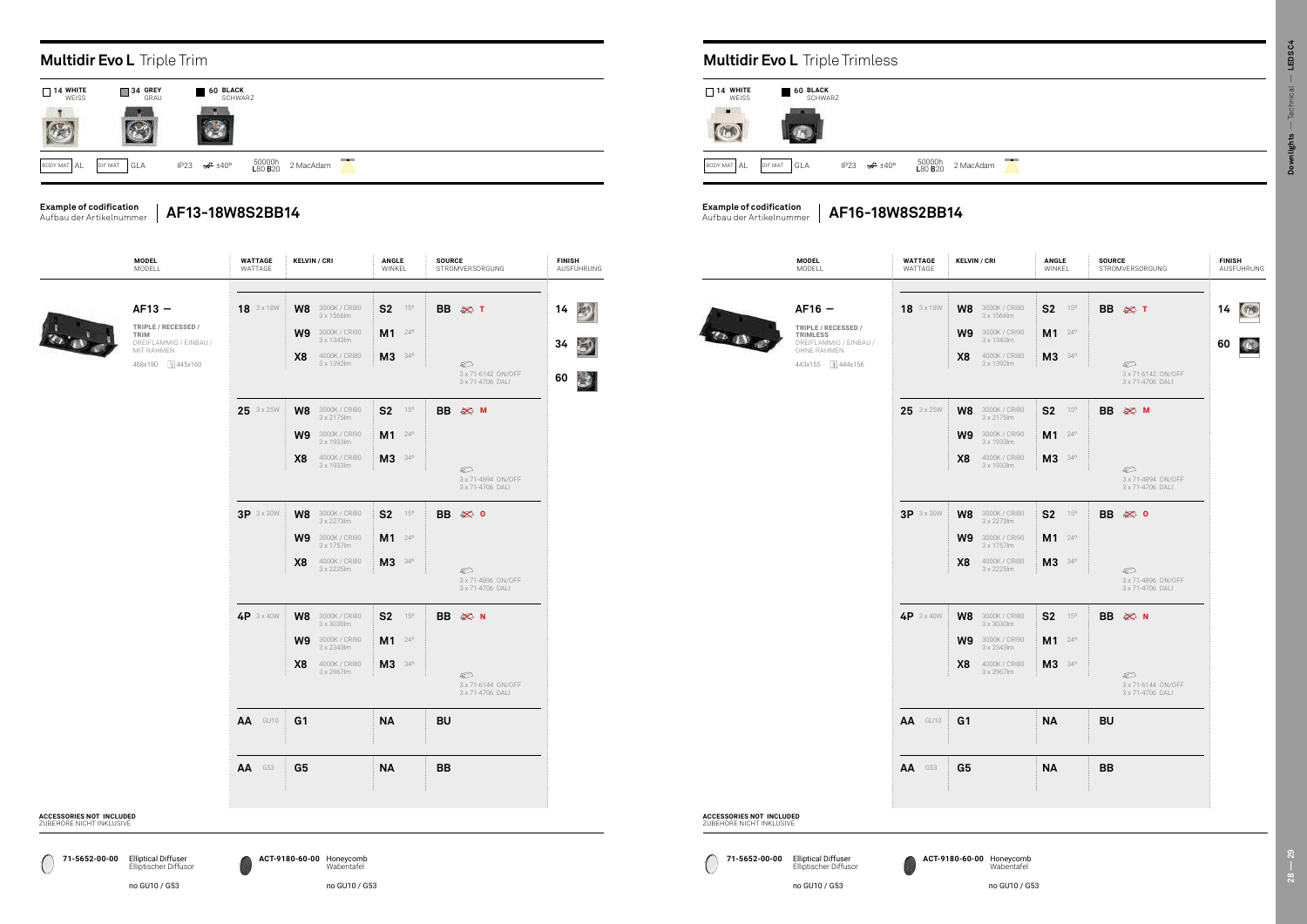$\overline{\phantom{a}}$ 



**ACCESSORIES NOT INCLUDED** ZUBEHÖRE NICHT INKLUSIVE

**ACCESSORIES NOT INCLUDED** ZUBEHÖRE NICHT INKLUSIVE

| <b>ANGLE</b><br>WINKEL                            | <b>SOURCE</b><br>STROMVERSORGUNG                             | <b>FINISH</b><br>AUSFÜHRUNG | <b>MODEL</b><br>MODELL                                                                       | <b>WATTAGE</b><br>WATTAGE | <b>KELVIN / CRI</b>                                                                                                     | ANGLE<br>WINKEL                                                  | <b>SOURCE</b><br>STROMVERSORGUNG                                     | <b>FIN</b><br>AU: |
|---------------------------------------------------|--------------------------------------------------------------|-----------------------------|----------------------------------------------------------------------------------------------|---------------------------|-------------------------------------------------------------------------------------------------------------------------|------------------------------------------------------------------|----------------------------------------------------------------------|-------------------|
| $S2$ 15°<br>$M1$ $24^\circ$<br><b>M3</b> 34°      | <b>BB</b><br><b>※ T</b><br>$\mathcal{D}$                     | 14<br>no.<br>60<br>ø        | $AF25 -$<br><b>TWIN/SURFACE</b><br><b>MOUNTED</b><br>ZWEIFLAMMIG /<br>AUFBAU<br>320x170 H210 | <b>18</b> 2 x 18W         | W8<br>3000K / CRI80<br>2 x 1566lm<br>W9<br>3000K / CRI90<br>2 x 1343lm<br>4000K / CRI80<br>X <sub>8</sub><br>2 x 1392lm | S <sub>2</sub><br>$15^{\circ}$<br>$M1$ $^{24^{\circ}}$<br>M3 34° | BB ⊗ T<br>$\mathcal{D}$                                              | 14<br>60          |
| $S2$ 15°<br>$M1$ $^{24^{\circ}}$<br><b>M3</b> 34° | 71-6142 ON/OFF<br>71-4706 DALI<br><b>BB</b><br>$\gg M$       |                             |                                                                                              | $25$ $2 \times 25W$       | W8<br>3000K / CRI80<br>$2 \times 2175$ lm<br>W9<br>3000K / CRI90<br>2 x 1933 lm<br>X <sub>8</sub><br>4000K / CRI80      | S <sub>2</sub><br>15°<br>$M1$ $^{24^{\circ}}$<br>M3 34°          | 2 x 71-6142 ON/OFF<br>2 x 71-4706 DALI<br><b>BB</b><br>$\otimes$ M   |                   |
| <b>NA</b>                                         | $\mathcal{D}$<br>71-4894 ON/OFF<br>71-4706 DALI<br><b>BU</b> |                             |                                                                                              | AA<br>GU10                | 2 x 1933lm<br>G <sub>1</sub>                                                                                            | <b>NA</b>                                                        | $\mathcal{D}$<br>2 x 71-4894 ON/OFF<br>2 x 71-4706 DALI<br><b>BU</b> |                   |
| <b>NA</b>                                         | <b>BB</b>                                                    |                             |                                                                                              | AA<br>G53                 | G <sub>5</sub>                                                                                                          | <b>NA</b>                                                        | <b>BB</b>                                                            |                   |

| <b>MODEL</b><br>Modell                                                                   | <b>WATTAGE</b><br>WATTAGE | <b>KELVIN / CRI</b>                                                                                         | ANGLE<br>WINKEL                                                            | <b>SOURCE</b><br>STROMVERSORGUNG                                        | <b>FINISH</b><br>AUSFÜHRUNG |                | <b>MODEL</b><br>MODELL                                                                       | <b>WATTAGE</b><br>WATTAGE | <b>KELVIN / CRI</b>                                                               |
|------------------------------------------------------------------------------------------|---------------------------|-------------------------------------------------------------------------------------------------------------|----------------------------------------------------------------------------|-------------------------------------------------------------------------|-----------------------------|----------------|----------------------------------------------------------------------------------------------|---------------------------|-----------------------------------------------------------------------------------|
| $AF24 -$<br>SINGLE / SURFACE<br><b>MOUNTED</b><br>EINFLAMMIG /<br>AUFBAU<br>170x170 H210 | 18<br><b>18W</b>          | W8<br>3000K / CRI80<br>1566lm<br>W9<br>3000K / CRI90<br>1343lm<br>4000K / CRI80<br>X <sub>8</sub><br>1392lm | <b>S2</b><br>$15^{\circ}$<br>M1<br>$24^{\circ}$<br>M3<br>$34^{\circ}$      | <b>BB</b><br>$\gg$ T<br>$\mathcal{D}$<br>71-6142 ON/OFF<br>71-4706 DALI | 14<br>$\vec{r}$<br>60<br>Ø  | $\sum_{i=1}^n$ | $AF25 -$<br><b>TWIN/SURFACE</b><br><b>MOUNTED</b><br>ZWEIFLAMMIG /<br>AUFBAU<br>320x170 H210 | <b>18</b> $2 \times 18W$  | W8<br>$\frac{3000}{2 \times 1}$<br>$W9$ 3000<br>X8<br>4000<br>$2 \times 1$        |
|                                                                                          | 25<br><b>25W</b>          | 3000K / CRI80<br>W8<br>2175lm<br>W9<br>3000K / CRI90<br>1933lm<br>X <sub>8</sub><br>4000K / CRI80<br>1933lm | S <sub>2</sub><br>$15^{\circ}$<br>M1<br>$24^{\circ}$<br>M3<br>$34^{\circ}$ | <b>BB</b><br>$\gg M$<br>$\bigcirc$<br>71-4894 ON/OFF<br>71-4706 DALI    |                             |                |                                                                                              | $25$ $2 \times 25W$       | $W8$ 3000<br>$W9$ 3000<br>X8<br>$\begin{array}{c} 4000 \\ 2 \times 1 \end{array}$ |
|                                                                                          | AA GU10<br><b>AA</b> G53  | G <sub>1</sub><br>G <sub>5</sub>                                                                            | <b>NA</b><br><b>NA</b>                                                     | <b>BU</b><br><b>BB</b>                                                  |                             |                |                                                                                              | AA<br>GU10<br>AA<br>G53   | G <sub>1</sub><br>G <sub>5</sub>                                                  |

### **Multidir Evo L** Single Surface **Multidir Evo L** Double Surface

| <b>WHITE</b><br>14<br>WEISS | 60             | <b>BLACK</b><br><b>SCHWARZ</b> |                          |                           |          |
|-----------------------------|----------------|--------------------------------|--------------------------|---------------------------|----------|
|                             |                |                                |                          |                           |          |
| BODY MAT AL                 | GLA<br>DIF MAT |                                | IP23 $\cancel{\pi}$ ±40° | 50000h<br>L80 <b>B</b> 20 | 2 MacAda |



#### **Example of codification** Aufbau der Artikelnummer

**Example of codification AF24-18W8S2BB14** Aufbau der Artikelnummer **AF25-18W8S2BB14**

**71-5652-00-00 ACT-9180-60-00 71-5652-00-00 ACT-9180-60-00** Elliptical Diffuser Elliptischer Diffusor



Honeycomb Wabentafel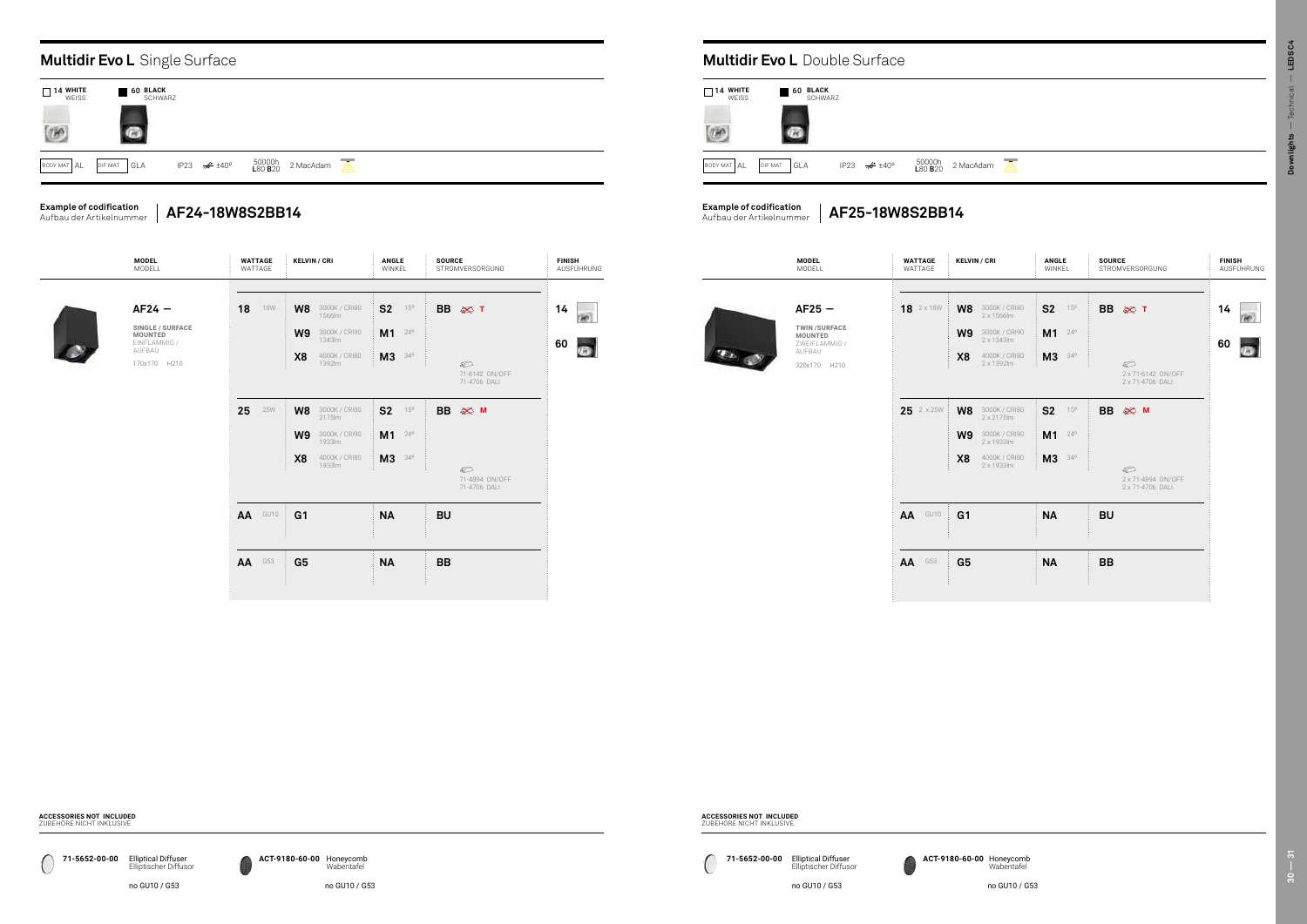

### **Multidir Evo L** Triple Surface

no GU10 / G53 no GU10 / G53





**ACCESSORIES NOT INCLUDED** ZUBEHÖRE NICHT INKLUSIVE

0 **71-5652-00-00 ACT-9180-60-00** Elliptical Diffuser Elliptischer Diffusor

## **Example of codification**

Aufbau der Artikelnummer **AF26-18W8S2BB14**

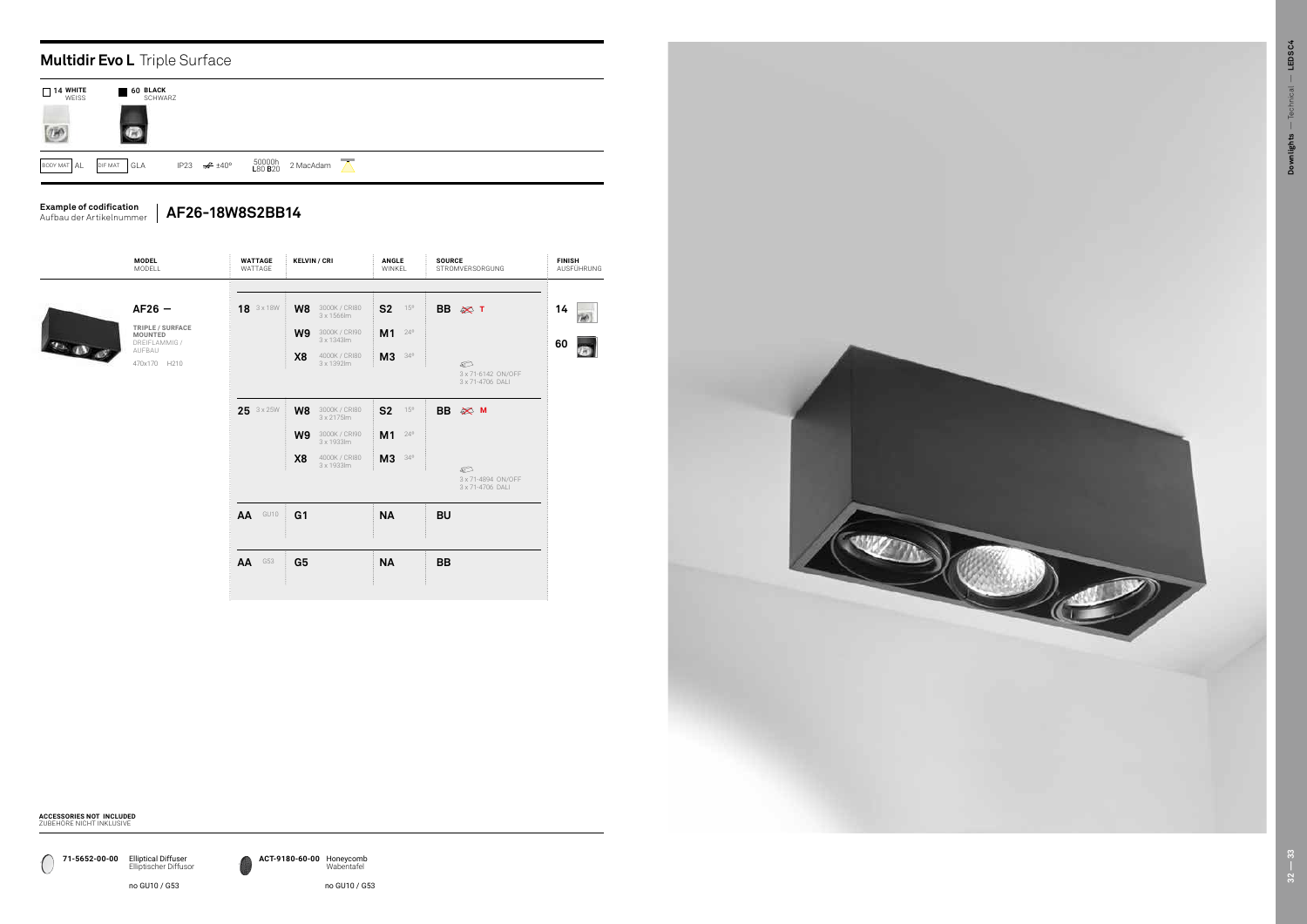| <b>KELVIN / CRI</b>                                | <b>ANGLE</b><br>WINKEL                 | <b>SOURCE</b><br>STROMVERSORGUNG                   | <b>FINISH</b><br>AUSFÜHRUNG | <b>MODEL</b><br>Modell                                                                                        | <b>WATTAGE</b><br>WATTAGE | <b>KELVIN / CRI</b>                                          | <b>ANGLE</b><br>WINKEL                             | <b>SOURCE</b><br>STROMVERSORGUNG                 | <b>FINISH</b><br>AUSFÜHRUNG        |
|----------------------------------------------------|----------------------------------------|----------------------------------------------------|-----------------------------|---------------------------------------------------------------------------------------------------------------|---------------------------|--------------------------------------------------------------|----------------------------------------------------|--------------------------------------------------|------------------------------------|
| $W8$ 2700K / CRI80<br>V8<br>3000K / CRI80<br>570lm | M1 24°<br><b>M3</b> 38°<br>F2<br>60°   | <b>BB</b><br>$\otimes$ E<br>$\circledcirc$         | $14$ $\circ$<br>34          | $AF21 -$<br>SINGLE / RECESSED /<br><b>TRIMLESS</b><br>EINFLAMMIG / EINBAU /<br>OHNE RAHMEN<br>107x107 108x108 | <b>P7</b><br>7W           | W8<br>2700K / CRI80<br>617lm<br>V8<br>3000K / CRI80<br>570lm | $M1$ $^{24^{\circ}}$<br><b>M3</b> 38°<br>F2<br>60° | BB ⊗ E<br>$\bigcirc$                             | $14$ $\Box$<br>$\mathcal{L}$<br>60 |
| $W8$ 2700K / CRI80<br>1213Im                       | $M1$ $^{24^{\circ}}$                   | 71-3923 ON/OFF<br>71-4706 DALI<br><b>BB</b><br>※ 1 | 60 <b>PM</b>                |                                                                                                               | 13<br><b>13W</b>          | W8<br>2700K / CRI80<br>1213lm                                | $M1$ $^{24^{\circ}}$                               | 71-3923 ON/OFF<br>71-4706 DALI<br>BB @           |                                    |
| V8<br>3000K / CRI80<br>1120lm                      | <b>M3</b> 38°<br>F <sub>2</sub><br>60° | $\circled{r}$<br>71-5233 ON/OFF<br>71-4706 DALI    |                             |                                                                                                               |                           | V8<br>3000K / CRI80<br>1120lm                                | <b>M3</b> 38°<br>F2<br>60°                         | $\circledcirc$<br>71-5233 ON/OFF<br>71-4706 DALI |                                    |
| G1                                                 | <b>NA</b>                              | <b>BU</b>                                          |                             |                                                                                                               | AA<br>GU10                | G <sub>1</sub>                                               | <b>NA</b>                                          | <b>BU</b>                                        |                                    |
| G <sub>3</sub>                                     | <b>NA</b>                              | <b>BB</b>                                          |                             |                                                                                                               | <b>GU5.3</b><br>AA        | G3                                                           | <b>NA</b>                                          | <b>BB</b>                                        |                                    |

dam  $\sum$ 

| <b>MODEL</b><br>MODELL                                         | <b>WATTAGE</b><br>WATTAGE |            | <b>KELVIN / CRI</b> |                         | ANGLE<br>WINKEL                 |              | <b>SOURCE</b> | STROMVERSORGUNG                                  | <b>FINISH</b><br>AUSFÜHRUNG |  | <b>MODEL</b><br>Modell                                              |    | <b>WATTAGE</b><br>WATTAGE |
|----------------------------------------------------------------|---------------------------|------------|---------------------|-------------------------|---------------------------------|--------------|---------------|--------------------------------------------------|-----------------------------|--|---------------------------------------------------------------------|----|---------------------------|
|                                                                |                           |            |                     |                         |                                 |              |               |                                                  |                             |  |                                                                     |    |                           |
| $AF17 -$<br>SINGLE / RECESSED /                                | <b>P7</b> 7W              |            | W8                  | 2700K / CRI80<br>617lm  | M1                              | $24^{\circ}$ |               | BB ⊗ E                                           | 14                          |  | $AF21 -$<br>SINGLE / RECESSED /                                     |    | <b>P7</b> 7W              |
| TRIM<br>EINFLAMMIG / EINBAU /<br>MIT RAHMEN<br>120x120 110x110 |                           |            | V <sub>8</sub>      | 3000K / CRI80<br>570lm  | <b>M3</b> 38°<br>F <sub>2</sub> | 60°          |               | $\circledcirc$                                   | 34                          |  | TRIMLESS<br>EINFLAMMIG / EINBAU /<br>OHNE RAHMEN<br>107x107 108x108 |    |                           |
|                                                                |                           |            |                     |                         |                                 |              |               | 71-3923 ON/OFF<br>71-4706 DALI                   | 3<br>60                     |  |                                                                     |    |                           |
|                                                                | 13                        | <b>13W</b> | W8                  | 2700K / CRI80<br>1213lm | M1                              | $24^{\circ}$ |               | BB 宓 I                                           |                             |  |                                                                     | 13 | 13W                       |
|                                                                |                           |            | V <sub>8</sub>      | 3000K / CRI80<br>1120lm | <b>M3</b> 38°                   |              |               |                                                  |                             |  |                                                                     |    |                           |
|                                                                |                           |            |                     |                         | F <sub>2</sub>                  | 60°          |               | $\circledcirc$<br>71-5233 ON/OFF<br>71-4706 DALI |                             |  |                                                                     |    |                           |
|                                                                |                           | AA GU10    | G <sub>1</sub>      |                         | <b>NA</b>                       |              | <b>BU</b>     |                                                  |                             |  |                                                                     |    | AA GU10                   |
|                                                                |                           | $AA$ GU5.3 | G <sub>3</sub>      |                         | <b>NA</b>                       |              | BB            |                                                  |                             |  |                                                                     |    | <b>AA</b> GU5.3           |
|                                                                |                           |            |                     |                         |                                 |              |               |                                                  |                             |  |                                                                     |    |                           |

## **Multidir Evo S** Single Trimless

#### **Example of codification** Aufbau der Artikelnummer

**Example of codification** Aufbau der Artikelnummer

|                          | <b>Multidir Evo S</b> Single Trim |                                      |                   |           |  |  |  |  |  |  |  |
|--------------------------|-----------------------------------|--------------------------------------|-------------------|-----------|--|--|--|--|--|--|--|
| $\Box$ 14 WHITE<br>WEISS | $\sqrt{ }$ 34 GREY<br>GRAU        | <b>60 BLACK</b><br>SCHWARZ           |                   |           |  |  |  |  |  |  |  |
|                          |                                   |                                      |                   |           |  |  |  |  |  |  |  |
| BODY MAT AL              | GLA<br>DIF MAT                    | $\neq 140^\circ$<br>IP <sub>23</sub> | 50000h<br>L80 B20 | 2 MacAdam |  |  |  |  |  |  |  |

| <b>WHITE</b><br>14<br><b>WEISS</b> | 60 BLACK<br><b>SCHWARZ</b> |                          |                   |          |
|------------------------------------|----------------------------|--------------------------|-------------------|----------|
|                                    |                            |                          |                   |          |
| BODY MAT AL                        | DIF MAT<br>GLA             | IP23 $\cancel{\pi}$ ±40° | 50000h<br>L80 B20 | 2 MacAda |

**AF21-P7W8M1BB14**

**AF17-P7W8M1BB14**

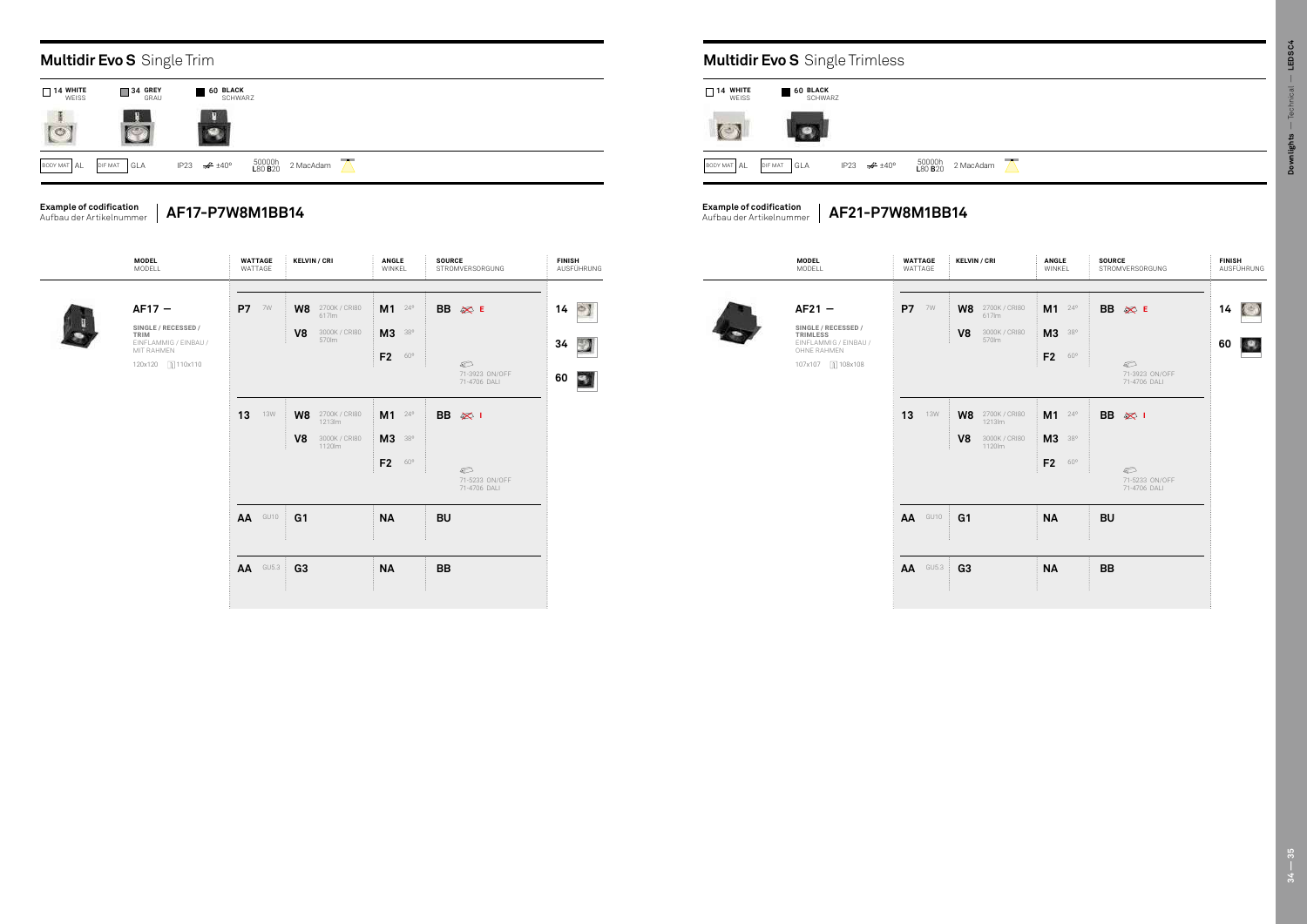| <b>KELVIN / CRI</b>                                                                                | <b>ANGLE</b><br>WINKEL                                      | <b>SOURCE</b><br>STROMVERSORGUNG                                                                | <b>FINISH</b><br>AUSFÜHRUNG | <b>MODEL</b><br>MODELL                                                                              | <b>WATTAGE</b><br>WATTAGE        | <b>KELVIN / CRI</b>                                                              | <b>ANGLE</b><br>WINKEL                                      | <b>SOURCE</b><br>STROMVERSORGUNG                                                   | <b>FINISH</b><br>AUSFÜHRUNG       |
|----------------------------------------------------------------------------------------------------|-------------------------------------------------------------|-------------------------------------------------------------------------------------------------|-----------------------------|-----------------------------------------------------------------------------------------------------|----------------------------------|----------------------------------------------------------------------------------|-------------------------------------------------------------|------------------------------------------------------------------------------------|-----------------------------------|
| $\rm{W8}$ 2700K / CRI80<br>2 x 617lm<br>V8<br>3000K / CRI80<br>2 x 570lm                           | $M1^{24^{\circ}}$<br><b>M3</b> 38°<br>F <sub>2</sub><br>60° | BB ⊗ E<br>$\circledcirc$<br>2 x 71-3923 ON/OFF                                                  | $14$ $\circ$<br>34<br>60    | $AF22 -$<br>TWIN/RECESSED/<br>TRIMLESS<br>ZWEIFLAMMIG / EINBAU /<br>OHNE RAHMEN<br>205x107 1206x108 | P7 2 x 7 W                       | W8<br>2700K / CRI80<br>2 x 617lm<br>V <sub>8</sub><br>3000K / CRI80<br>2 x 570lm | $M1 - 24^{\circ}$<br><b>M3</b> 38°<br>F <sub>2</sub><br>60° | BB ⊗ E<br>$\circledcirc$<br>2 x 71-3923 ON/OFF                                     | $14$ $\Box$<br>$\mathbf{e}$<br>60 |
| $\rm{W8}$ $\frac{2700K}{2 \times 1213 \text{lm}}$<br>V <sub>8</sub><br>3000K / CRI80<br>2 x 1120lm | <b>M1</b> $24^{\circ}$<br>M3 38°<br>F <sub>2</sub><br>60°   | 2 x 71-4706 DALI<br><b>BB</b><br>※ 1<br>$\mathcal{D}$<br>2 x 71-5233 ON/OFF<br>2 x 71-4706 DALI | 31                          |                                                                                                     | $13$ $2 \times 13W$              | W8<br>2700K / CRI80<br>2 x 1213lm<br>V8<br>3000K / CRI80<br>2 x 1120lm           | $M1$ $^{24^{\circ}}$<br><b>M3</b> 38°<br>F2<br>60°          | 2 x 71-4706 DALI<br>BB 宓 I<br>$\bigcirc$<br>2 x 71-5233 ON/OFF<br>2 x 71-4706 DALI |                                   |
| G <sub>1</sub><br>G <sub>3</sub>                                                                   | <b>NA</b><br><b>NA</b>                                      | <b>BU</b><br><b>BB</b>                                                                          |                             |                                                                                                     | AA<br>GU10<br>AA<br><b>GU5.3</b> | G <sub>1</sub><br>G <sub>3</sub>                                                 | <b>NA</b><br><b>NA</b>                                      | <b>BU</b><br><b>BB</b>                                                             |                                   |
|                                                                                                    |                                                             |                                                                                                 |                             |                                                                                                     |                                  |                                                                                  |                                                             |                                                                                    |                                   |

dam  $\sum$ 

| 2700K / CRI80<br>M1<br>$24^{\circ}$<br>BB ⊗ E<br>3000K / CRI80<br><b>M3</b><br>$38^{\circ}$ | $\circ$<br>14                   | P7 2 x 7W<br>$AF22 -$                                |
|---------------------------------------------------------------------------------------------|---------------------------------|------------------------------------------------------|
|                                                                                             |                                 |                                                      |
|                                                                                             |                                 |                                                      |
|                                                                                             | 34                              | TWIN/RECESSED/<br>TRIMLESS<br>ZWEIFLAMMIG / EINBAU / |
| F <sub>2</sub><br>60°                                                                       | 97                              | OHNE RAHMEN                                          |
| $\bigcirc$<br>2 x 71-3923 ON/OFF<br>2 x 71-4706 DALI                                        | 60                              | 205x107 1206x108                                     |
| M1<br>$24^{\circ}$<br>BB $\gg 1$                                                            |                                 | <b>13</b> 2 x 13W                                    |
| <b>M3</b><br>38°                                                                            |                                 |                                                      |
| F <sub>2</sub><br>$60^{\circ}$                                                              |                                 |                                                      |
| 2 x 71-5233 ON/OFF<br>2 x 71-4706 DALI                                                      |                                 |                                                      |
| <b>NA</b><br><b>BU</b>                                                                      |                                 | AA GU10                                              |
|                                                                                             |                                 | <b>AA</b> GU5.3                                      |
| 2700K / CRI80<br>3000K / CRI80                                                              | $\mathbb{Z}$<br><b>NA</b><br>BB |                                                      |

## **Multidir Evo S** Double Trimless

#### **Example of codification** Aufbau der Artikelnummer

**Example of codification** Aufbau der Artikelnummer

|                          | <b>Multidir Evo S</b> Double Trim |                            |                           |           |  |  |  |  |  |  |  |
|--------------------------|-----------------------------------|----------------------------|---------------------------|-----------|--|--|--|--|--|--|--|
| $\Box$ 14 WHITE<br>WEISS | $\Box$ 34 GREY<br>GRAU            | <b>60 BLACK</b><br>SCHWARZ |                           |           |  |  |  |  |  |  |  |
| 一度                       |                                   | B                          |                           |           |  |  |  |  |  |  |  |
| BODY MAT AL              | GLA<br>DIF MAT                    | $\neq 140^\circ$<br>IP23   | 50000h<br>L80 <b>B</b> 20 | 2 MacAdam |  |  |  |  |  |  |  |

| <b>WHITE</b><br>14<br><b>WEISS</b> | 60 BLACK<br><b>SCHWARZ</b> |                          |                   |          |
|------------------------------------|----------------------------|--------------------------|-------------------|----------|
|                                    |                            |                          |                   |          |
| <b>BODY MAT AL</b>                 | DIF MAT<br>GLA             | IP23 $\cancel{\pi}$ ±40° | 50000h<br>L80 B20 | 2 MacAda |

**AF22-P7W8M1BB14**

**AF18-P7W8M1BB14**



**TWIN /RECESSED / TRIM** ZWEIFLAMMIG / EINBAU / MIT RAHMEN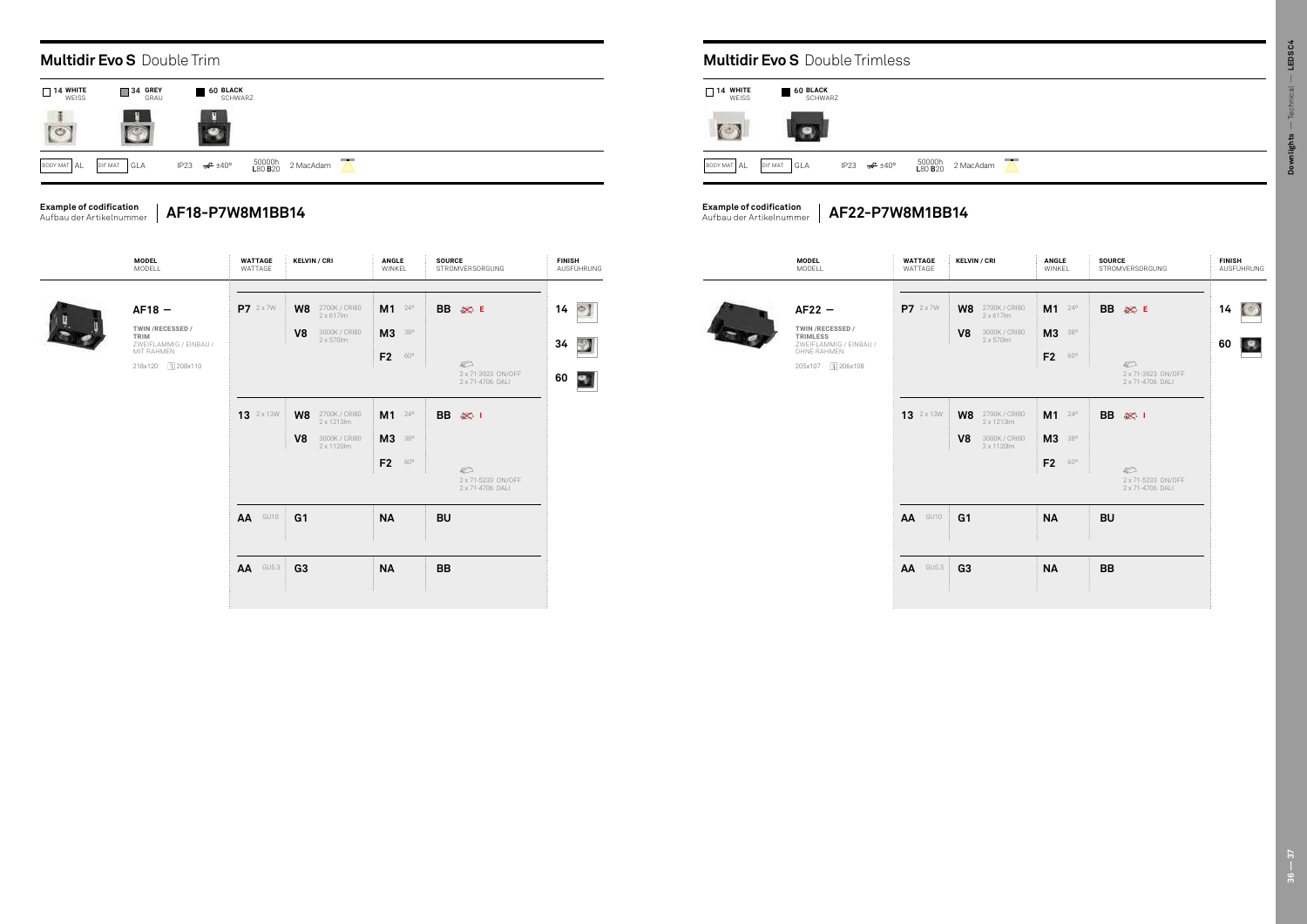| <b>KELVIN / CRI</b>                                                                                        | ANGLE<br>WINKEL                                             | <b>SOURCE</b><br>STROMVERSORGUNG                                            | <b>FINISH</b><br>AUSFÜHRUNG   | <b>MODEL</b><br>MODELL                                                                                          | <b>WATTAGE</b><br>Wattage        | <b>KELVIN / CRI</b>                                                                 | ANGLE<br>WINKEL                                 | <b>SOURCE</b><br>STROMVERSORGUNG                                  | <b>FINISH</b><br>AUSFÜHRUNG        |
|------------------------------------------------------------------------------------------------------------|-------------------------------------------------------------|-----------------------------------------------------------------------------|-------------------------------|-----------------------------------------------------------------------------------------------------------------|----------------------------------|-------------------------------------------------------------------------------------|-------------------------------------------------|-------------------------------------------------------------------|------------------------------------|
| $\rm{W8}$ $\frac{2700K}{3 \times 617 \text{lm}}$<br>V <sub>8</sub><br>3000K / CRI80<br>3 x 570lm           | $M1^{24^{\circ}}$<br><b>M3</b> 38°<br>F <sub>2</sub><br>60° | BB $\gg$ E<br>$\mathcal{D}$<br>3 x 71-3923 ON/OFF<br>3 x 71-4706 DALI       | $14$ $\circ$<br>V<br>34<br>60 | $AF23 -$<br>TRIPLE / RECESSED /<br><b>TRIMLESS</b><br>DREIFLAMMIG / EINBAU /<br>OHNE RAHMEN<br>303x107 1304x108 | P7 3 x 7W                        | W8<br>2700K / CRI80<br>3 x 617lm<br>V <sub>8</sub><br>3000K / CRI80<br>3 x 570lm    | $M1^{24^{\circ}}$<br><b>M3</b> 38°<br>F2<br>60° | BB ⊗ E<br>$\mathcal{D}$<br>3 x 71-3923 ON/OFF<br>3 x 71-4706 DALI | $14$ $\Box$<br>$\mathcal{P}$<br>60 |
| $\rm{W8}$ $\frac{2700K}{3 \times 1213 \text{lm}}$<br>V <sub>8</sub><br>3000K / CRI80<br>$3 \times 1120$ lm | $M1^{24^{\circ}}$<br><b>M3</b> 38°<br>F <sub>2</sub><br>60° | <b>BB</b><br>※ 1<br>$\mathcal{D}$<br>3 x 71-5233 ON/OFF<br>3 x 71-4706 DALI |                               |                                                                                                                 | 13 3 x 13W                       | W8<br>2700K / CRI80<br>3 x 1213lm<br>V <sub>8</sub><br>3000K / CRI80<br>3 x 1120 lm | $M1^{24^{\circ}}$<br><b>M3</b> 38°<br>F2<br>60° | BB @<br>$\mathcal{D}$<br>3 x 71-5233 ON/OFF<br>3 x 71-4706 DALI   |                                    |
| G <sub>1</sub><br>G <sub>3</sub>                                                                           | <b>NA</b><br><b>NA</b>                                      | <b>BU</b><br><b>BB</b>                                                      |                               |                                                                                                                 | AA<br>GU10<br>AA<br><b>GU5.3</b> | G <sub>1</sub><br>G <sub>3</sub>                                                    | <b>NA</b><br><b>NA</b>                          | <b>BU</b><br><b>BB</b>                                            |                                    |
|                                                                                                            |                                                             |                                                                             |                               |                                                                                                                 |                                  |                                                                                     |                                                 |                                                                   |                                    |

| <b>MODEL</b><br>MODELL                                                                            | <b>WATTAGE</b><br>WATTAGE | <b>KELVIN / CRI</b>                                                                              | <b>ANGLE</b><br>WINKEL                                         | <b>SOURCE</b><br>STROMVERSORGUNG                                  | <b>FINISH</b><br>AUSFÜHRUNG   | <b>MODEL</b><br>Modell                                                                                          | <b>WATTAGE</b><br>WATTAGE | <b>KELV</b>                      |
|---------------------------------------------------------------------------------------------------|---------------------------|--------------------------------------------------------------------------------------------------|----------------------------------------------------------------|-------------------------------------------------------------------|-------------------------------|-----------------------------------------------------------------------------------------------------------------|---------------------------|----------------------------------|
| AF19 -<br>TRIPLE / RECESSED /<br>TRIM<br>DREIFLAMMIG / EINBAU /<br>MIT RAHMEN<br>316x110 1306x110 | P7 3 x 7W                 | W8<br>2700K / CRI80<br>$3 \times 617$ lm<br>V <sub>8</sub><br>3000K / CRI80<br>$3 \times 570$ lm | M1<br>$24^{\circ}$<br><b>M3</b> 38°<br>F2<br>60°               | BB ⊗ E<br>$\mathcal{D}$<br>3 x 71-3923 ON/OFF<br>3 x 71-4706 DALI | $14$ $\circ$<br>34<br>60<br>零 | $AF23 -$<br>TRIPLE / RECESSED /<br><b>TRIMLESS</b><br>DREIFLAMMIG / EINBAU /<br>OHNE RAHMEN<br>303x107 1304x108 | P7 3 x 7 W                | W <sub>8</sub><br>V <sub>8</sub> |
|                                                                                                   | <b>13</b> 3 x 13W         | 2700K / CRI80<br>3 x 1213lm<br>W8<br>3000K / CRI80<br>V <sub>8</sub><br>$3 \times 1120$ lm       | $M1$ $^{24^{\circ}}$<br><b>M3</b> 38°<br>F <sub>2</sub><br>60° | BB 宓 I<br>$\mathcal{D}$<br>3 x 71-5233 ON/OFF<br>3 x 71-4706 DALI |                               |                                                                                                                 | <b>13</b> 3 x 13W         | W8<br>V <sub>8</sub>             |
|                                                                                                   | AA<br>GU10<br>AA<br>GU5.3 | G <sub>1</sub><br>G <sub>3</sub>                                                                 | <b>NA</b><br><b>NA</b>                                         | <b>BU</b><br>BB                                                   |                               |                                                                                                                 | GU10<br>AA<br>AA<br>GU5.3 | G <sub>1</sub><br>G <sub>3</sub> |
|                                                                                                   |                           |                                                                                                  |                                                                |                                                                   |                               |                                                                                                                 |                           |                                  |





#### **Example of codification** Aufbau der Artikelnummer

**Example of codification** Aufbau der Artikelnummer

**AF23-P7W8M1BB14**

**AF19-P7W8M1BB14**

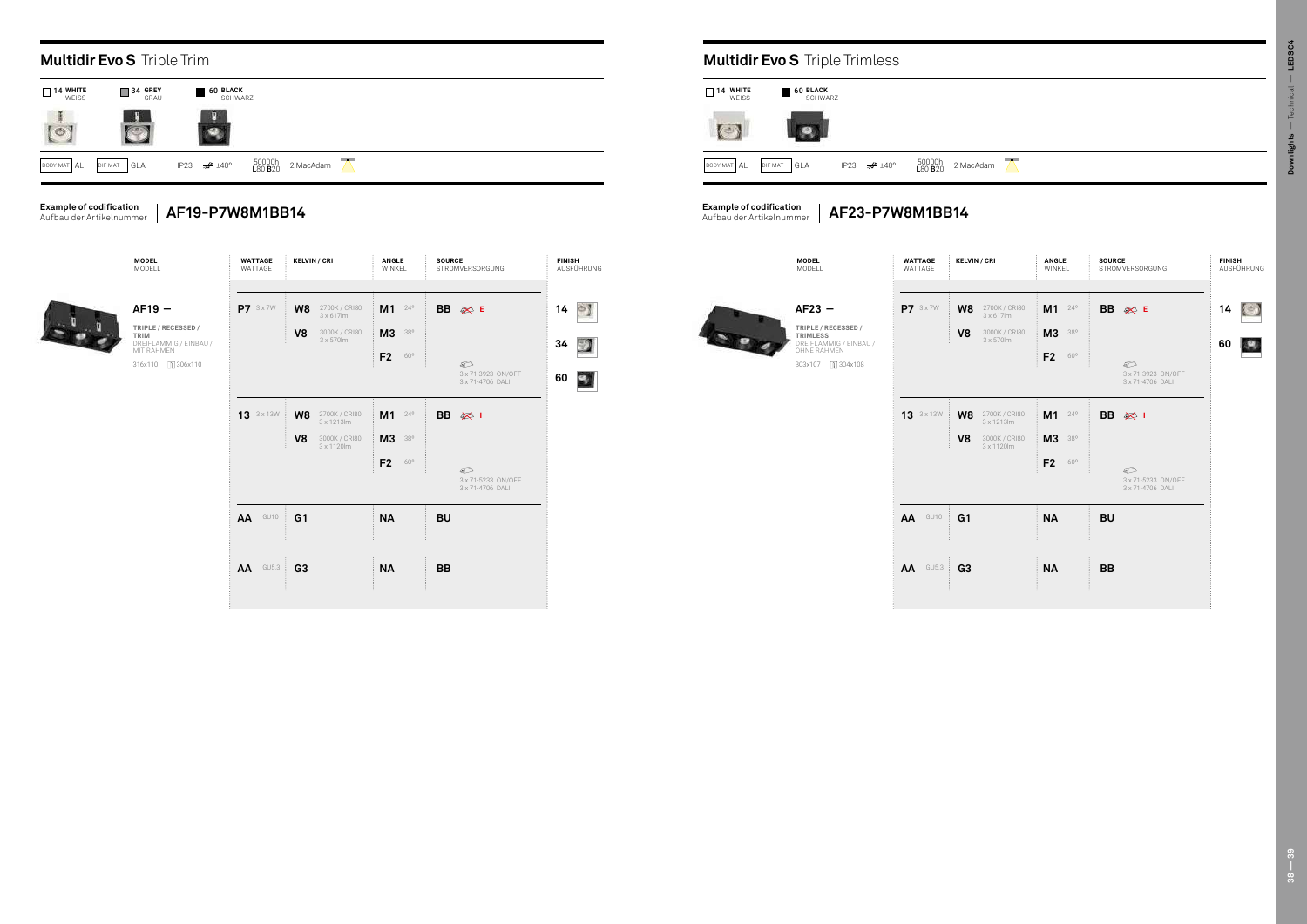



|                            | <b>Multidir Evo S</b> Single Surface |  |                          |                   |           |  |  |  |  |  |  |  |
|----------------------------|--------------------------------------|--|--------------------------|-------------------|-----------|--|--|--|--|--|--|--|
| $\sqcap$ 14 white<br>WEISS | <b>60 BLACK</b><br>SCHWARZ           |  |                          |                   |           |  |  |  |  |  |  |  |
| BODY MAT AL                | GLA<br>DIF MAT                       |  | IP23 $\cancel{\pi}$ ±40° | 50000h<br>L80 B20 | 2 MacAdam |  |  |  |  |  |  |  |

## **Example of codification**

Aufbau der Artikelnummer **AF27-P7W8M1BB14**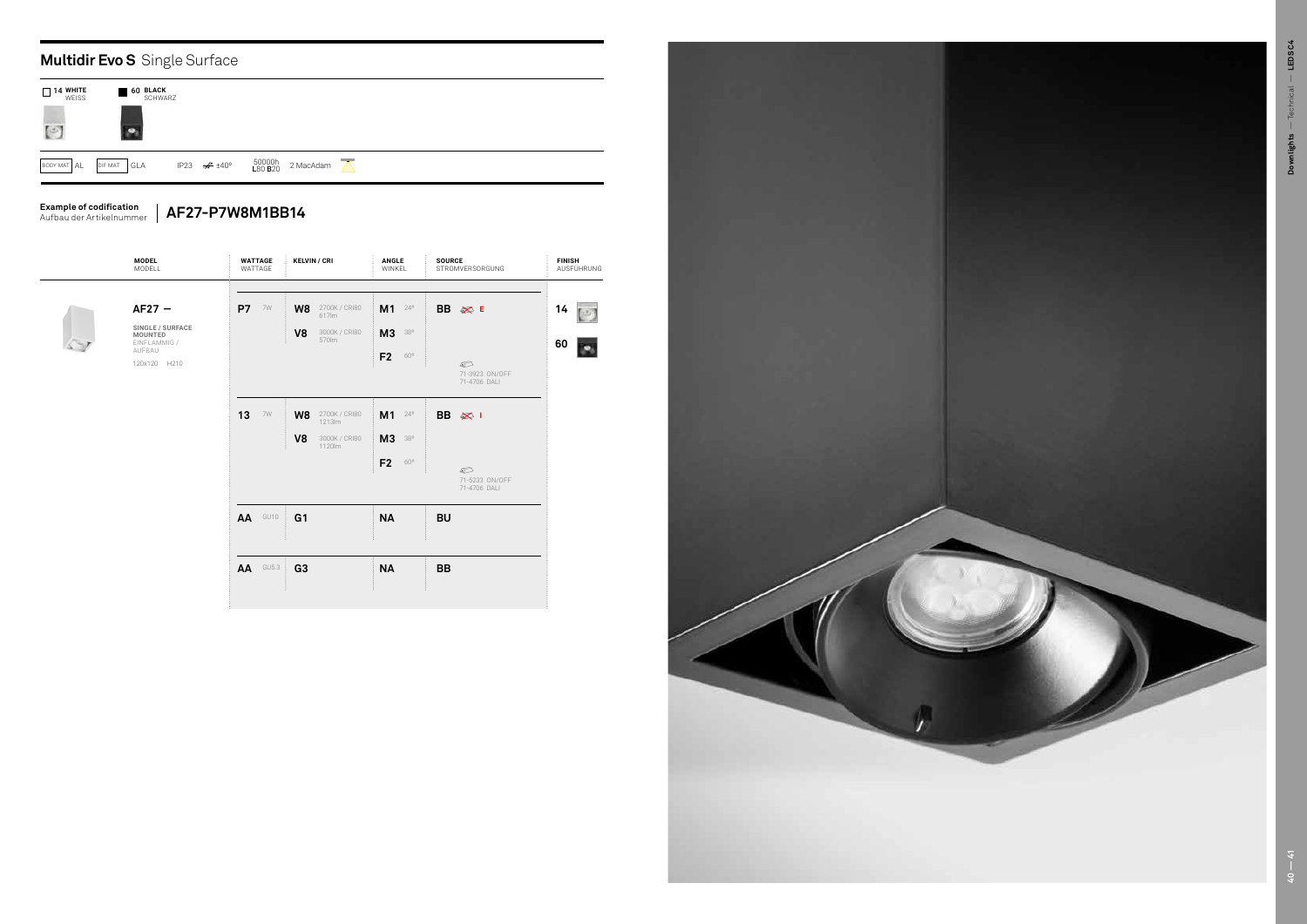## **Multidir Evo S** Double Surface **Multidir Evo S** Triple Surface

| <b>MODEL</b><br>MODELL                                                                       | WATTAGE<br>WATTAGE  | <b>KELVIN / CRI</b>                                                                        | ANGLE<br>WINKEL                                                          | <b>SOURCE</b><br>STROMVERSORGUNG                                        | FINISH<br>AUSFÜHRUNG                                           |            | <b>MODEL</b><br>MODELL                                                             | WATTAGE<br>WATTAGE |
|----------------------------------------------------------------------------------------------|---------------------|--------------------------------------------------------------------------------------------|--------------------------------------------------------------------------|-------------------------------------------------------------------------|----------------------------------------------------------------|------------|------------------------------------------------------------------------------------|--------------------|
| $AF28 -$<br><b>TWIN/SURFACE</b><br><b>MOUNTED</b><br>ZWEIFLAMMIG /<br>AUFBAU<br>220x120 H210 | P7 2 x 7 W          | 2700K / CRI80<br>2 x 617lm<br>W8<br>3000K / CRI80<br>V <sub>8</sub><br>$2 \times 570$ lm   | M1<br>$24^{\circ}$<br><b>M3</b><br>38°<br>F <sub>2</sub><br>$60^{\circ}$ | BB ⊗ E<br>$\circledcirc$<br>2 x 71-3923 ON/OFF<br>2 x 71-4706 DALI      | $14$ $\begin{bmatrix} 0 \\ 1 \end{bmatrix}$<br>60<br>$\bullet$ | $\sqrt{2}$ | $AF29 -$<br>TRIPLE / SURFACE<br>MOUNTED<br>DREIFLAMMIG /<br>AUFBAU<br>470x170 H210 | P7 3x7W            |
|                                                                                              | $13$ $2 \times 700$ | W8<br>2700K / CRI80<br>$2 \times 1213$ lm<br>3000K / CRI80<br>V <sub>8</sub><br>2 x 1120lm | M1<br>$24^{\circ}$<br>M3<br>380<br>F <sub>2</sub><br>$60^{\circ}$        | <b>BB 经 I</b><br>$\mathbb{Z}$<br>2 x 71-5233 ON/OFF<br>2 x 71-4706 DALI |                                                                |            |                                                                                    | <b>13</b> 3x7W     |
|                                                                                              | AA<br>GU10          | G <sub>1</sub>                                                                             | <b>NA</b>                                                                | <b>BU</b>                                                               |                                                                |            |                                                                                    | AA GU10            |
|                                                                                              | $AA$ GU5.3          | G <sub>3</sub>                                                                             | <b>NA</b>                                                                | <b>BB</b>                                                               |                                                                |            |                                                                                    | <b>AA</b> GU5.3    |





| <b>KELVIN / CRI</b>                                                  | ANGLE<br>WINKEL                       | <b>SOURCE</b><br>STROMVERSORGUNG                        | FINISH<br>AUSFÜHRUNG     |      | <b>MODEL</b><br>Modell                                             | WATTAGE<br>Wattage | <b>KELVIN / CRI</b>                                                              | ANGLE<br>WINKEL                 | <b>SOURCE</b><br>STROMVERSORGUNG                        | <b>FINISH</b><br>AUSFÜHRUNG |
|----------------------------------------------------------------------|---------------------------------------|---------------------------------------------------------|--------------------------|------|--------------------------------------------------------------------|--------------------|----------------------------------------------------------------------------------|---------------------------------|---------------------------------------------------------|-----------------------------|
| W8<br>2700K / CRI80<br>2 x 617lm<br>V8<br>3000K / CRI80<br>2 x 570lm | $M1$ $^{24^{\circ}}$<br><b>M3</b> 38° | BB ⊗ E                                                  | $14$ [3]<br>60 <b>pm</b> | Step | $AF29 -$<br>TRIPLE / SURFACE<br>MOUNTED<br>DREIFLAMMIG /<br>AUFBAU | P7 3x7W            | W8<br>2700K / CRI80<br>3 x 617lm<br>V <sub>8</sub><br>3000K / CRI80<br>3 x 570lm | M1 24°<br>M3 38°                | BB ⊗ E                                                  | $14$ [3]<br>60 0            |
|                                                                      | F2<br>$60^{\circ}$                    | $\mathcal{D}$<br>2 x 71-3923 ON/OFF<br>2 x 71-4706 DALI |                          |      | 470x170 H210                                                       |                    |                                                                                  | F <sub>2</sub><br>60°           | $\mathcal{D}$<br>3 x 71-3923 ON/OFF<br>3 x 71-4706 DALI |                             |
| W8<br>2700K / CRI80<br>2 x 1213lm<br>3000K / CRI80                   | $M1^{240}$                            | <b>BB</b><br>※ 1                                        |                          |      |                                                                    | 13 3 x 7 W         | W8<br>2700K / CRI80<br>3 x 1213lm<br>3000K / CRI80                               | $M1$ $^{24^{\circ}}$            | <b>BB</b><br>  文                                        |                             |
| V8<br>$2 \times 1120$ lm                                             | M3 38°<br>F2<br>60°                   | $\mathbb{Z}$                                            |                          |      |                                                                    |                    | V <sub>8</sub><br>$3 \times 1120$ lm                                             | M3 38°<br>F <sub>2</sub><br>60° | $\mathcal{D}$                                           |                             |
|                                                                      |                                       | 2 x 71-5233 ON/OFF<br>2 x 71-4706 DALI                  |                          |      |                                                                    |                    |                                                                                  |                                 | 3 x 71-5233 ON/OFF<br>3 x 71-4706 DALI                  |                             |
| G1                                                                   | <b>NA</b>                             | <b>BU</b>                                               |                          |      |                                                                    | AA<br>GU10         | G <sub>1</sub>                                                                   | <b>NA</b>                       | <b>BU</b>                                               |                             |
| G3                                                                   | <b>NA</b>                             | <b>BB</b>                                               |                          |      |                                                                    | <b>GU5.3</b><br>AA | G <sub>3</sub>                                                                   | <b>NA</b>                       | <b>BB</b>                                               |                             |
|                                                                      |                                       |                                                         |                          |      |                                                                    |                    |                                                                                  |                                 |                                                         |                             |

#### **Example of codification** Aufbau der Artikelnummer



**Example of codification** Aufbau der Artikelnummer

**AF28-P7W8M1BB14 AF29-P7W8M1BB14**